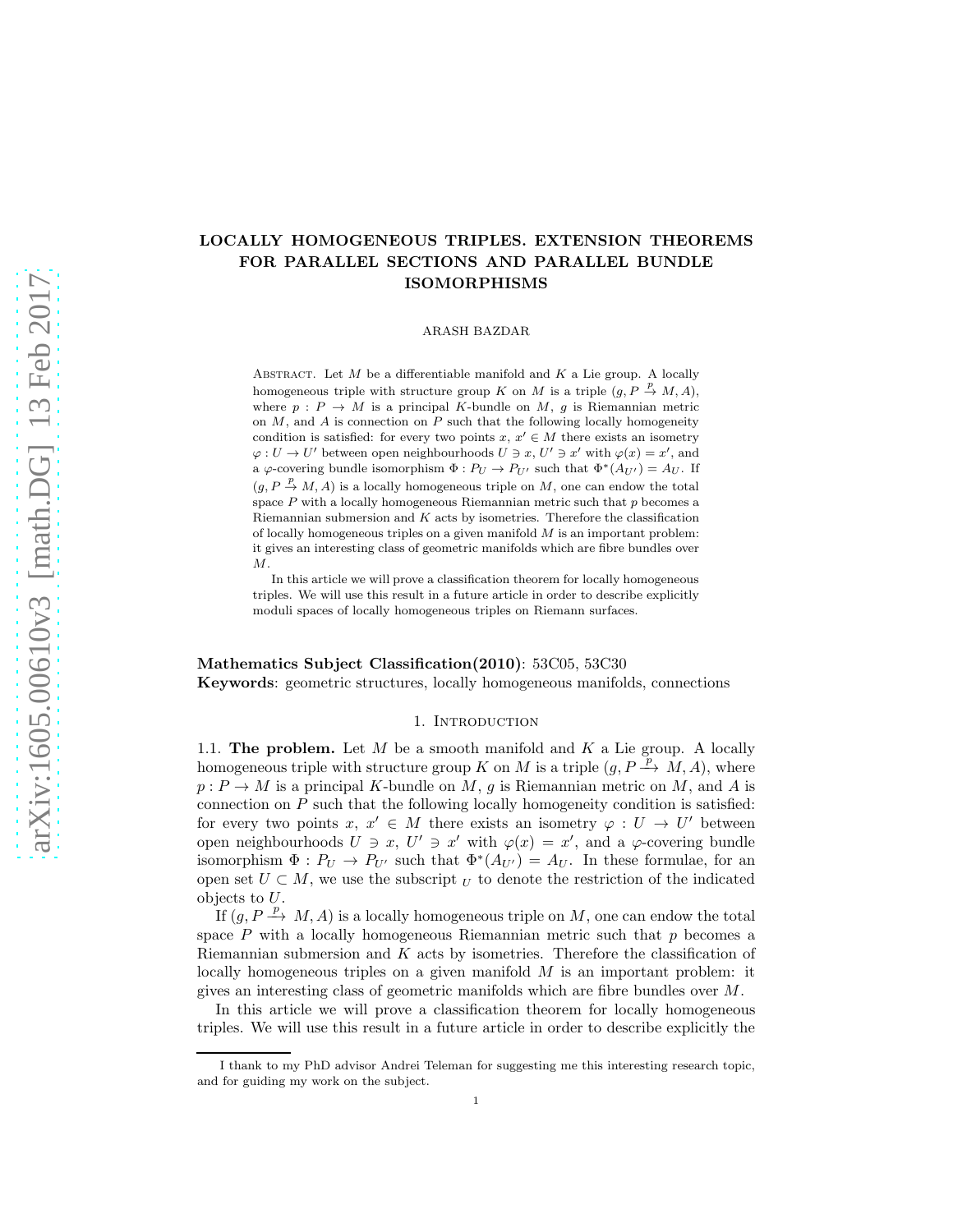moduli spaces of locally homogeneous triples with structure group  $K = SU(2)$  and  $K = PU(2)$  on a Riemann surface [\[BaTe\]](#page-15-0).

We use the following general natural idea: reduce the classification of a class of locally homogeneous objects on  $M$  to the classification of a class of (globally) homogeneous objects on the universal cover  $M$ . Suppose for instance that  $M$  is compact, and  $q$  is a locally homogeneous Riemannian metric on  $M$ . Then the induced metric  $\tilde{g}$  on M will be locally homogeneous and complete, hence homogeneous by a well-known theorem of Singer [\[Si\]](#page-15-1). Therefore, using the correspondence  $g \mapsto \tilde{g}$ , the classification of locally homogeneous Riemannian metrics g on M reduces to the classification of homogeneous metrics  $\tilde{g}$  on M for which the isometry group  $\text{Iso}(M, \tilde{g})$  contains the covering transformation group of the universal cover  $M \to M$ . We will prove a similar result for locally homogeneous triples.

<span id="page-1-0"></span>1.2. Locally homogeneous triples and homogeneous connections. Let  $(N, h)$ be a Riemannian manifold, and let  $G \subset \text{Iso}(N, h)$  be a connected, closed subgroup of the group Iso(N, h) of isometries of  $(N, h)$ . Let  $q: Q \to N$  be a principal K-bundle on  $N$ . The group of G-covering bundle isomorphisms of  $Q$  is defined by

 $\mathcal{G}_G(Q) := \{ (\Phi, \varphi) | \varphi \in G, \Phi : Q \to Q \text{ is a } \varphi \text{-covering bundle isomorphism} \}.$ 

The group  $\mathcal{G}_G(Q)$  has a natural topology (induced by the weak  $\mathcal{C}^{\infty}$ -topology [\[Hi,](#page-15-2) section 2.1]), and fits in the short exact sequence

$$
\{1\} \to \mathcal{G}(Q) \to \mathcal{G}_G(Q) \xrightarrow{\mathfrak{p}} G \to \{1\},\
$$

where  $\mathcal{G}(Q)$  is the gauge group of Q [\[DK\]](#page-15-3), [\[Te\]](#page-15-4), i.e. the group of id-covering bundle automorphisms of Q. Let now  $\Gamma \subset G$  be a subgroup of G acting properly discontinuously on N. The quotient  $M := N/\Gamma$  comes with a natural Riemannian metric, such that the canonical projection  $\pi : N \to M$  becomes a locally isometric covering projection. Denote by q this Riemannian metric on M induced by h via  $\pi$ .

Suppose now the group epimorphism  $\mathfrak{p}^{-1}(\Gamma) \to \Gamma$  has a right inverse, i.e. that there exists a group morphism  $j : \Gamma \to \mathcal{G}_G(Q)$  such that  $\mathfrak{p} \circ j = \iota_{\Gamma}$ , where  $\iota_{\Gamma} : \Gamma \to G$ is the inclusion monomorphism. If this is the case, we will obtain the commutative diagram

(1) 
$$
\{1\} \longrightarrow \mathcal{G}(Q) \longrightarrow \mathcal{G}_G(Q) \xrightarrow{\mathfrak{p}} G \longrightarrow \{1\}
$$

$$
\downarrow \qquad \qquad \downarrow \qquad \downarrow \qquad \downarrow
$$

$$
\downarrow \qquad \downarrow \qquad \downarrow \qquad \downarrow
$$

The group  $\Gamma$  acts (via j) on Q by bundle isomorphisms, and the quotient  $P := Q/\Gamma$ will be a principal  $K$ -bundle on the quotient manifold  $M$ .

Let now  $B$  be a connection on  $Q$  satisfying the following invariance condition:

 $(C_G)$  Any element  $\varphi \in G$  has a lift in  $\mathcal{G}_G(Q)$  which leaves B invariant.

In this case we obtain a short exact sequence

$$
\{1\} \to \mathcal{G}^B(Q) \to \mathcal{G}_G^B(Q) \xrightarrow{\mathfrak{p}_B} G \to \{1\},
$$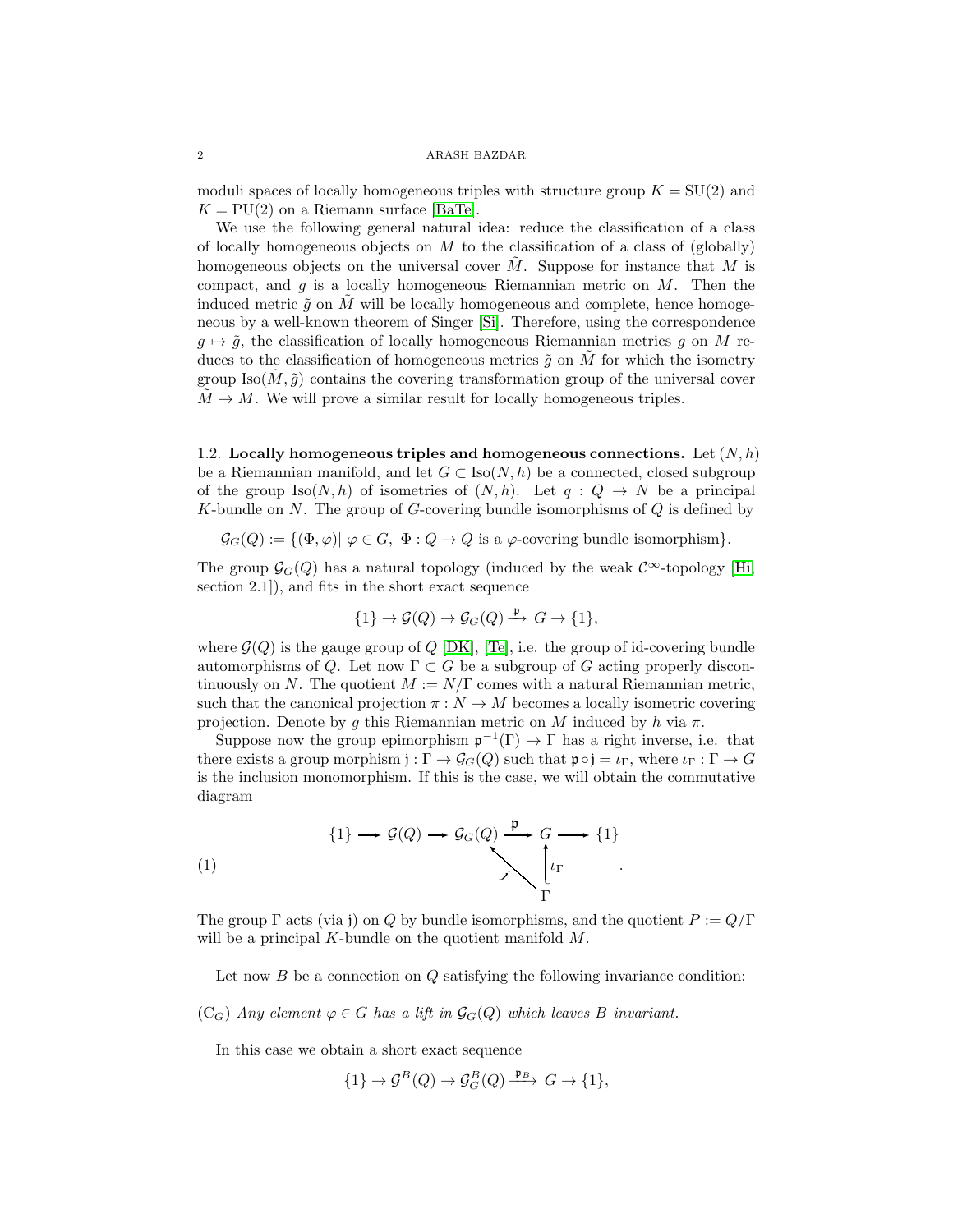where  $\mathcal{G}^B(Q)$  ( $\mathcal{G}_G^B(Q)$ ) is the stabilizer of B in the gauge group  $\mathcal{G}(Q)$  (respectively in the group  $\mathcal{G}_G(Q)$ ). If moreover we can find a lift  $j: \Gamma \to \mathcal{G}_G^B(Q)$  of  $\iota_{\Gamma}: \Gamma \to G$ , we will obtain the diagram

(2) 
$$
\begin{array}{ccc}\n\{1\} & \longrightarrow & \mathcal{G}^B(Q) \longrightarrow & \mathcal{G}^B_G(Q) \xrightarrow{\mathfrak{p}_B} & G \longrightarrow \{1\} \\
& & & \searrow \searrow & \downarrow \iota_{\Gamma} \\
& & & \searrow & \searrow \\
& & & \searrow & \searrow \\
& & & \searrow & \searrow\n\end{array}
$$

and the quotient bundle  $p : P = Q/\Gamma \rightarrow N/\Gamma = M$  will comme with an induced connection, which will be denoted by A. The triple  $(g, P \xrightarrow{p} M, A)$  will be called the  $\Gamma$ -quotient of  $(h, Q \xrightarrow{q} N, B)$  associated with the lift  $j: \Gamma \to \mathcal{G}_G^B(Q)$  of  $\iota_{\Gamma}$ .

Condition  $(C_G)$  has an important gauge theoretical interpretation (see [\[BiTe\]](#page-15-5) for details): Let  $\mathcal{B}(Q) := \mathcal{A}(Q)/\mathcal{G}(Q)$  be the moduli space of all connections on Q, where  $\mathcal{A}(Q)$  denotes the space of connections on Q. A connection B' on a principal K-bundle  $Q' \simeq Q$  yields a well defined element  $[B'] \in \mathcal{B}(Q)$  in the following way: we chose a bundle isomorphism  $\psi: Q \to Q'$ , and we put  $[B] := \mathcal{G}(Q) \cdot \psi^*(B')$ . This gauge class will be independent of  $\psi$ . On the other hand, since G is connected, we have  $\varphi^*(Q) \simeq Q$  for any  $\varphi \in G$ . Therefore, for any  $B \in \mathcal{A}(Q)$  and any  $\varphi \in G$ , the pull-back connection  $\varphi^*(B) \in \mathcal{A}(\varphi^*(Q))$  defines a gauge class  $\varphi^*[B] \in \mathcal{B}(Q)$ . In other words, we obtain a well-defined action of G on the moduli space  $\mathcal{B}(Q)$ .

Remark 1. A connection  $B \in \mathcal{A}(Q)$  satisfies condition  $(C_G)$  if and only if the gauge class  $[B] \in \mathcal{B}(Q)$  is *G*-invariant.

Remark 2. If  $G$  acts transitively on  $N$ , then

- The pair  $(Q, B)$  is homogeneous with respect to the Lie group  $\mathcal{G}_G^B(Q)$ . This Lie group is an extension of G by the compact group  $\mathcal{G}^B(Q)$  (which is isomorphic with a closed subgroup of  $K$ ).
- The quotient triple  $(g, P \xrightarrow{p} M, A)$  is locally homogeneous.

The goal of the article is to prove that, under certain (very general) conditions, all locally homogeneous triples can be obtained in this way. More precisely, any locally homogeneous triple on  $M$  can be obtained as the quotient of a homogeneous triple on  $M$ . In a future article, we will show that, using this result, one obtains an explicit classification theorem for locally homogeneous triples with compact structure group K on a given compact manifold M.

**Theorem [4.1.](#page-7-0)** Let M be a compact real analytic manifold, and  $(g, P \xrightarrow{p} M, A)$  be a real analytic locally homogeneous triple on M, where  $P \stackrel{p}{\rightarrow} M$  is a K-principal bundle with K compact. Let  $\pi : \tilde{M} \to M$  be the universal cover of M,  $\Gamma$  be the corresponding covering transformation group,  $\tilde{g} := \pi^*(g)$ ,  $q : Q := \pi^*(P) \to \tilde{M}$ , and  $B := \pi^*(A)$ . Then there exists

- (1) A connected, closed subgroup  $G \subset \text{Iso}(\tilde{M}, \tilde{g})$  acting transitively on  $\tilde{M}$  which leaves invariant the gauge class  $[B] \in \mathcal{B}(Q)$ ,
- (2) A lift  $j : \Gamma \to \mathcal{G}_G^B(Q)$  of  $\iota_{\Gamma} : \Gamma \to G$ .

Remark 3. In the conditions and with notations of Theorem [4.1](#page-7-0) the natural map  $Q \to P$  induces an isomorphism between the Γ-quotient of the triple  $(\tilde{g}, Q \stackrel{q}{\to} \tilde{M}, B)$ and  $(g, P \xrightarrow{p} M, A)$ .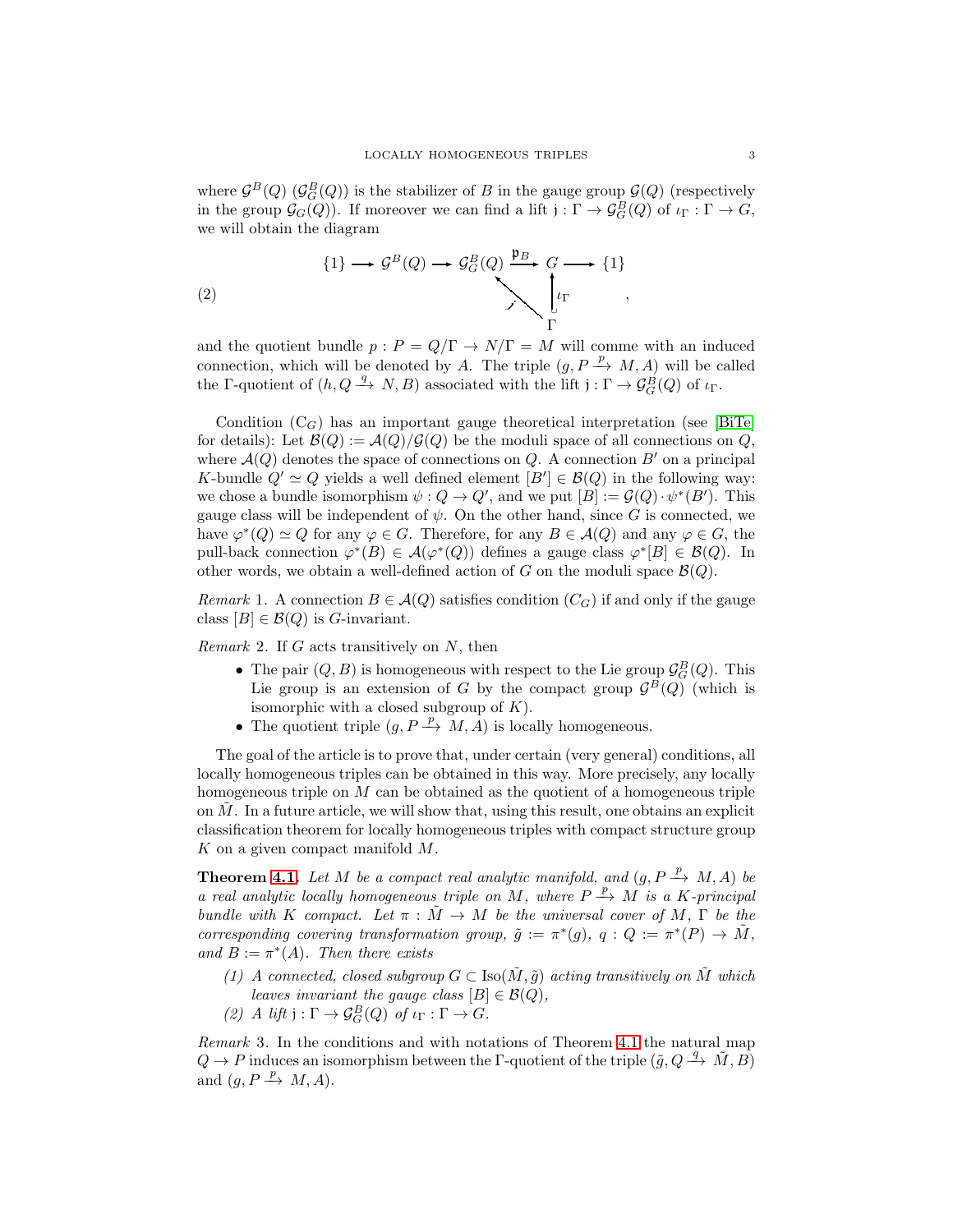Therefore, using the notations introduced above, we have:

Corollary [4.4.](#page-10-0) Let  $M$  be a compact real analytic manifold, and  $K$  be a compact Lie group. Then any real analytic locally homogeneous triple  $(g, P \xrightarrow{p} M, A)$  with structure group K on M can be identified with a  $\Gamma$ -quotient of the homogeneous triple  $(\tilde{g} = \pi^*(g), Q := \pi^*(P) \stackrel{q}{\longrightarrow} \tilde{M}, B)$  on the universal cover  $\tilde{M}$ .

Remark 4. An important difficulty in the proof of Theorem [4.1](#page-7-0) is the closedness of the stabilizer of a class  $[B] \in \mathcal{B}(Q)$  in Iso $(M, \tilde{g})$ . Indeed, since M is not necessarily compact, the classical gauge theoretical result on the Hausdorff property [\[DK,](#page-15-3) p. 130] of a moduli space  $\mathcal{B}(Q)$  does not apply.

Remark 5. Corollary [4.4](#page-10-0) shows that, in the condition of Theorem [4.1,](#page-7-0) the classification of real analytic locally homogeneous triples on  $M$  reduces to the classification of pairs  $(Q, B)$  on the universal cover M, which are homogeneous with respect to a Lie group  $\mathcal G$  fitting into a short exact sequence

$$
\{1\} \to L \to \mathcal{G} \to G \to \{1\},
$$

where G is connected group of isometries of  $(\tilde{M}, \tilde{q})$  acting transitively on  $\tilde{M}$  and containing Γ, and L is a closed subgroup of K. The classification of such pairs  $(Q, B)$  can be studied using [\[BiTe\]](#page-15-5).

## 2. Extension of local parallel sections

2.1. The space of parallel sections. Let  $p : P \to M$  be a real analytic principal K-bundle over a real analytic manifold M. Let  $\lambda : K \times F \to F$  an analytic action of K on an analytic manifold F, and let  $E := P \times_{\lambda} F$  be the associated bundle with fibre F. Let  $\mathcal{E} \stackrel{\mu}{\longrightarrow} M$  be the projection map of the étale space of the sheaf of (locally defined) analytic sections of the bundle  $p_E : E \to M$ . In other words, a point of  $\mathcal E$  is a germ  $[s]_x$  where  $x \in X$ , and  $s \in \Gamma^{\rm an}(U, E)$  is an analytic section defined on an open neighbourhood  $U$  of  $x$  in  $M$ . Two pairs

$$
(s: U \to E, x), (s': U' \to E, x')
$$

define the same germ (hence one has  $[s]_x = [s']_x$ ) if  $x = x'$  and there exists  $U_0 \subset$  $U \cap U'$  such that  $s_{|U_0} = s'|_{U_0}$ . The projection map  $\mu$  is given by  $[s]_x \mapsto x$ . The space  $\mathcal E$  has a natural structure of a real analytic manifold, which is Hausdorff, but does not have countable basis. The topology of  $\mathcal E$  can be easily described as follows: Any section  $s \in \Gamma^{\rm an}(U, E)$  defines a section  $\tilde{s}: U \to \mathcal{E}$  of  $\mathcal{E} \xrightarrow{\mu} M$  given by

$$
\tilde{s}(x') = [s: U \to E, x'].
$$

The sets of the form  $\tilde{s}(U)$  (where U is open in M and  $s \in \Gamma^{\text{an}}(U, E)$ ) give a basis for the topology of  $\mathcal{E}$ . Note also that, for any open set  $U \subset M$ , the restriction  $\mu_{\vert \tilde{s}(U)} : \tilde{s}(U) \to U$  is a real analytic diffeomorphism.

Let now A be a real analytic connection on P, and let  $\Gamma^A \subset T_E$  be the associated connection on the associated bundle E. Denote by  $\mathcal{E}^A \subset \mathcal{E}$  the open submanifold of  $\mathcal E$  whose points are germs of  $\Gamma^A$ -parallel sections, and by  $\mu^A : \mathcal E^A \to M$  the restriction of  $\mu$  to  $\mathcal{E}^A$ . With these notations we state

<span id="page-3-0"></span>**Theorem 2.1.** Suppose that M is connected. If  $\mathcal{E}^A$  is non-empty, then the map  $\mu^A : \mathcal{E}^A \to M$  is a covering map.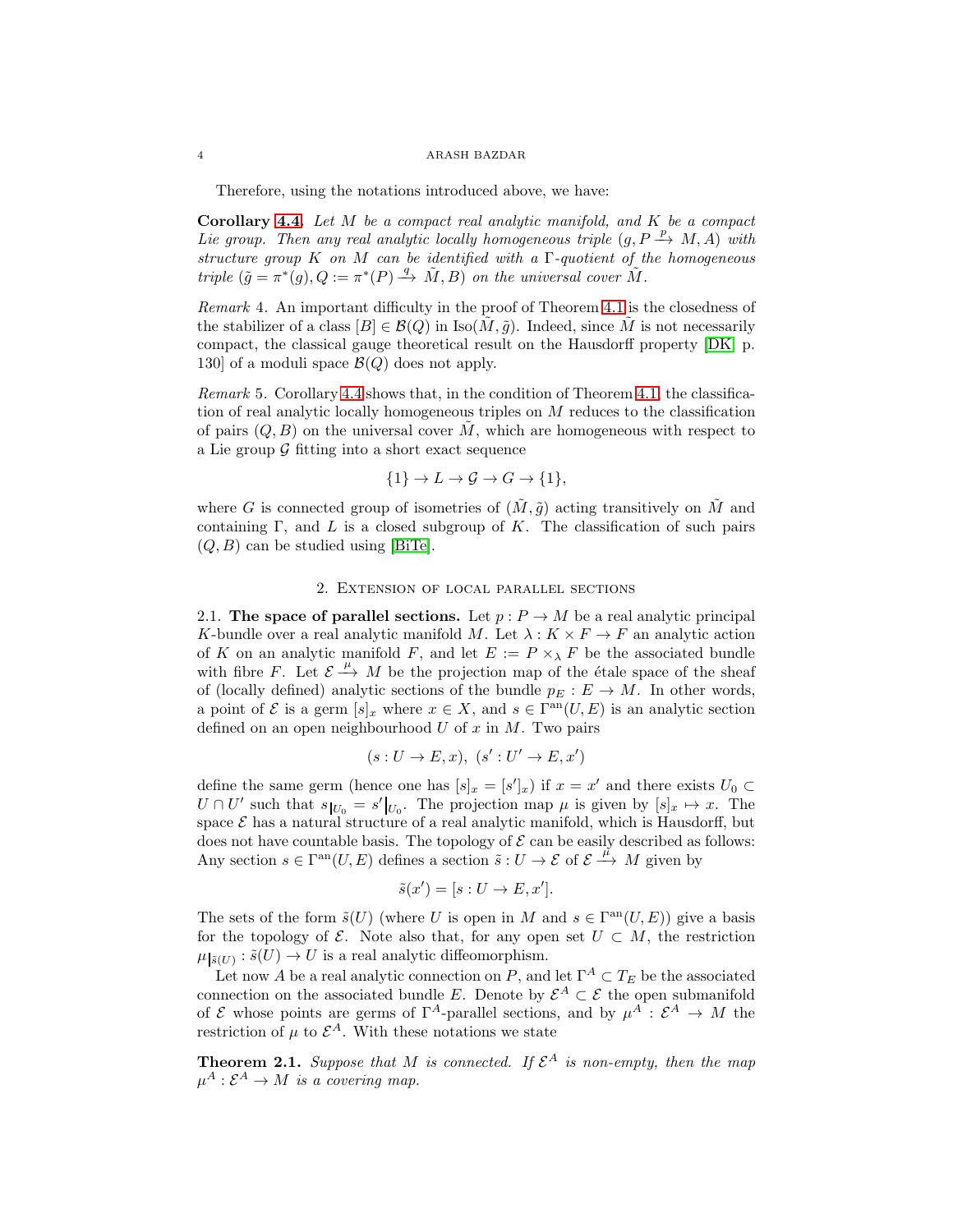*Proof.* We will prove that  $\mu^A$  satisfies condition (1) in Lemma [2.2](#page-4-0) below. Let  $x_0 \in M$ , and let  $h: U_0 \to B(0,r) \subset \mathbb{R}^n$  be local chart of M around  $x_0$  such that  $h(x_0) = 0$ . We will show that  $\mu^A$  maps diffeomorphically any connected component of  $(\mu^{A})^{-1}(U_{0})$  onto  $U_{0}$ . Using Lemma [2.3](#page-4-1) below, we obtain, for every point  $\sigma = [s]_{x_0} \in (\mu^A)^{-1}(x_0)$  a  $\Gamma^A$ -parallel section  $s_\sigma: U_0 \to A$  defining the germ  $\sigma$ . We claim that the connected components of  $(\mu^A)^{-1}(U_0)$  are precisely the sets  $\tilde{s}_{\sigma}(U_0)$ , which are obviously mapped diffeomorphically onto  $U_0$  via  $\mu^A$ . We will first prove that

*Claim:* The family  $(\tilde{s}_{\sigma}(U_0))_{\sigma \in (\mu^A)^{-1}(x_0)}$  is a partition of  $(\mu^A)^{-1}(U_0)$ .

Indeed, we obviously have  $\tilde{s}_{\sigma}(U_0) \subset (\mu^A)^{-1}(U_0)$  for any  $\sigma \in (\mu^A)^{-1}(x_0)$ , hence

$$
\bigcup_{\sigma \in (\mu^A)^{-1}(x_0)} \tilde{s}_{\sigma}(U_0) \subset (\mu^A)^{-1}(U_0).
$$

The opposite inclusion is obtained as follows: let  $\nu \in (\mu^{A})^{-1}(U_{0}),$  therefore there exists  $x \in U_0$  and a  $\Gamma^A$ -parallel section s defined around x such that  $\nu = [s]_x$ . Note now that the pair  $(x, U_0)$  also satisfies the assumption of Lemma [2.3,](#page-4-1) because there obviously exists a chart  $h_x : U_0 \to B(x,r)$  such that  $h_x(x) = 0$ . Therefore the germ  $\nu = [s]_x$  extends to a  $\Gamma^A$ -parallel section  $s_\nu : U_0 \to E$ . Note that  $[s_{\nu}]_{x_0} \in (\mu^A)^{-1}(x_0)$ , and that the sections  $s_{\nu}$ ,  $s_{[s_{\nu}]_{x_0}}$  coincide, because they are both parallel and their germ at  $x_0$  coincide. This proves that  $\nu \in \tilde{s}_{[s_{\nu}]_{x_0}}(U_0)$ , which proves the inclusion

$$
(\mu^A)^{-1}(U_0) \subset \bigcup_{\sigma \in (\mu^A)^{-1}(x_0)} \tilde{s}_{\sigma}(U_0).
$$

In order to complete the proof of the claim, it remains to note that the sets  $\tilde{s}_{\sigma}(U_0)$ are pairwise disjoint. This follows using unique continuation for parallel sections.

Note now that any set  $\tilde{s}_{\sigma}(U_0)$  is open in  $(\mu^A)^{-1}(U_0)$ . Using the claim we see that any such set is also closed in  $(\mu^A)^{-1}(U_0)$  (as complement of an open set). Since any such set is obviously connected, the theorem follows by Lemma [2.2.](#page-4-0)

<span id="page-4-0"></span>**Lemma 2.2.** Let M, N be differentiable manifolds, and  $f: N \to M$  be a locally diffeomorphic map satisfying the following properties:

- (1) any point  $x_0 \in M$  has an open neighborhood  $U_0$  such that, for any connected component  $\tilde{U}_0$  of  $f^{-1}(U_0)$ , the map  $\tilde{U}_0 \rightarrow U_0$  induced by f is a diffeomorphism,
- $(2)$  N is non-empty and M is connected.

Then f is a covering projection.

Usually in the definition of a covering projection, condition (1) and the surjectivity of f are required. In our case, since  $N$  is non-empty and  $M$  is connected, the first condition implies the surjectivity of f.

<span id="page-4-1"></span>**Lemma 2.3.** Let  $x_0 \in M$ , let  $[s]_{x_0} \in (\mu^A)^{-1}(x_0)$ , where  $s: U \to E$  is  $\Gamma^A$ -parallel, and let  $h: U_0 \to B(0,r) \subset \mathbb{R}^n$  be an analytic local chart of M around  $x_0$  such that  $h(x_0) = 0$ . Then  $[s]_x$  extends to a  $\Gamma^A$ -parallel section  $s_0 \in \Gamma^{\rm an}(U_0, E)$ , i.e. one has  $e = [s_0]_{x_0}$ , for a  $\Gamma^A$ -parallel section  $s_0 \in \Gamma^{\text{an}}(U_0, E)$ .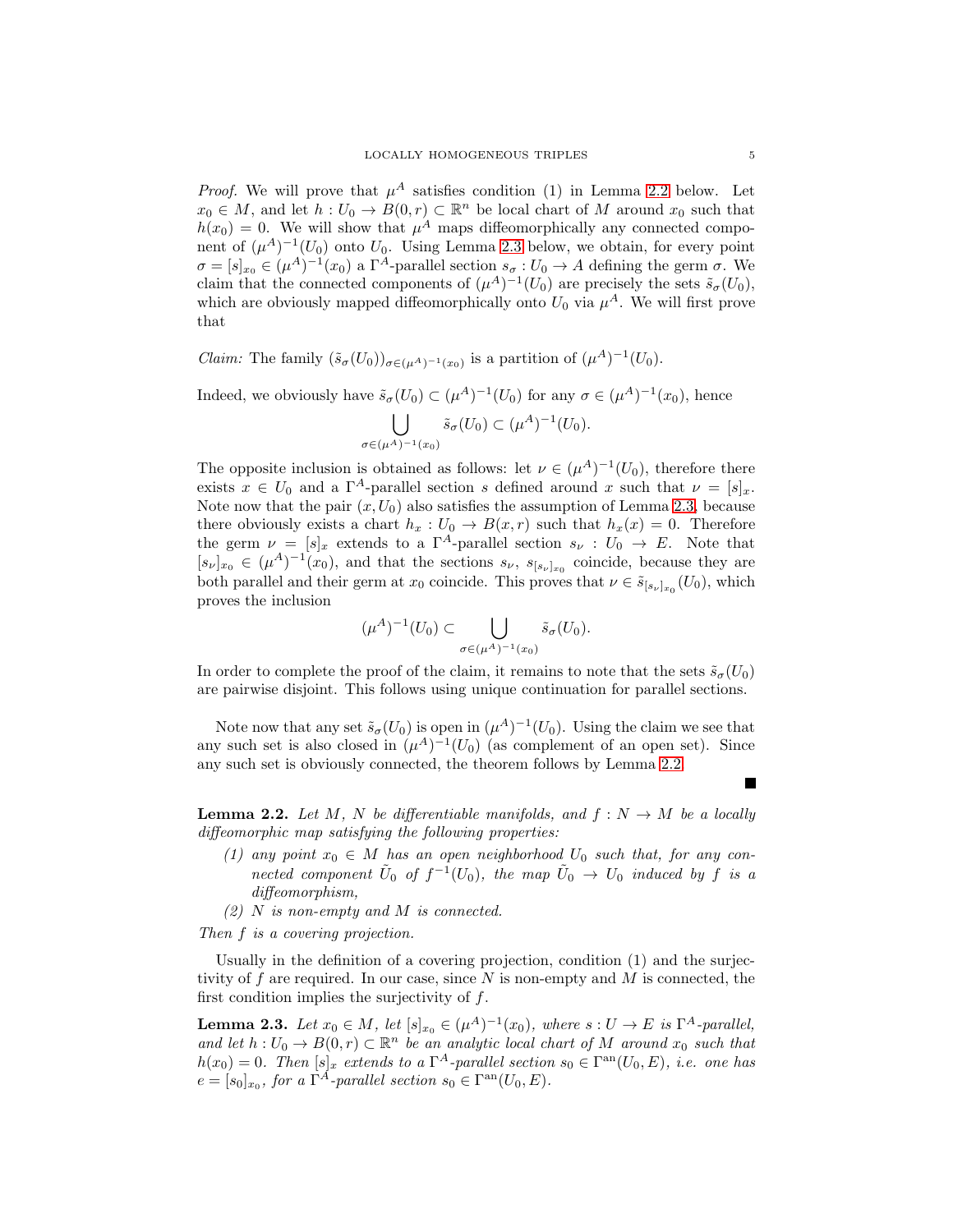*Proof.* Let  $s: U \to E$  be a  $\Gamma^A$ -parallel section defining the germ e, where U is an open neighborhood of  $x_0$  in M. Let  $\varepsilon \in (0,r)$  be sufficiently small such that  $U_{\varepsilon} := h^{-1}(B(0, \varepsilon)) \subset U$ . We will construct a real analytic section  $s_0 \in \Gamma^{\rm an}(U_0, E)$ whose restriction to  $U_{\varepsilon}$  coincides with  $s_{|U_{\varepsilon}}$ . Using [\[KN,](#page-15-6) Lemma 2, p. 253] it follows that  $s_0$  is  $\Gamma^A$ -parallel, which completes the proof.

The construction of  $s_0$  uses parallel transport along "radial" curves in  $U_0$ . More precisely, for any  $u \in U_0$  define the path  $\gamma_u : [0,1] \to U_0$  by

$$
\gamma_u(t) := h^{-1}(th(u)),
$$

and note that  $\gamma_u$  is a path in  $U_0$  joining  $x_0$  to  $u$ . Put  $e_0 := s(x_0) \in E_{x_0}$ . For any  $u \in U_0$  let  $\tilde{\gamma}_u : [0,1] \to E$  be the  $\Gamma^A$ -horizontal lift of  $\gamma_u : [0,1] \to M$  with initial condition  $\tilde{\gamma}_u(0) = e_0$  (see section [5.1\)](#page-10-1). Therefore,  $\tilde{\gamma}_u(0) = e_0$ , and for every  $t \in [0, 1]$ , one has

$$
\frac{d}{dt}\tilde{\gamma}_u(t) \in \Gamma^A_{\tilde{\gamma}_u(t)}, \ p_E \circ \tilde{\gamma}_u(t) = \gamma_u(t).
$$

Using the analycity of the map  $(t, u) \mapsto \tilde{\gamma}_u(t)$ , and a standard theorem on the analycity of solutions of ordinary differential equations with respect to parameters, we see that the map  $u \mapsto s_0(u) := \tilde{\gamma}_u(1)$  is analytic. On the other hand one has

$$
(p_E \circ s_0)(u) = p_E(\tilde{\gamma}_u(1)) = \gamma_u(1) = u.
$$

It remains to prove that  $s_0|_{U_{\varepsilon}} = s|_{U_{\varepsilon}}$ . For this, it suffices to note that for any  $u \in U_{\varepsilon}$  the paths  $s_0 \circ \gamma_u$ ,  $s \circ \gamma_u$  are both  $\Gamma^A$ -horizontal lifts of  $\gamma_u$  with the same initial condition  $e_0$ .

2.2. The extension theorem for local parallel sections. In this section we prove an extension theorem for locally defined parallel sections in analytic associated bundles. This result can be obtained using analytic continuation along paths. This method is used for instance in [\[KN\]](#page-15-6) for the problem of extending affine mappings and isometric immersions. We will use a different method, which is base on Theorem [2.1](#page-3-0) proved in the previous section.

<span id="page-5-0"></span>**Theorem 2.4.** Let  $p : P \to M$  be a real analytic principal K-bundle over a real analytic manifold M,  $\lambda : K \times F \to F$  a real analytic action of K on a real analytic manifold F, and  $E := P \times_{\lambda} F$  the associated bundle with fibre F. Let A be an analytic connection on P and  $\Gamma^A \subset T_E$  the associated connection on E.

If M is simply connected, then any  $\Gamma^A$ -parallel section  $s: U \to E$  defined on a connected, non-empty open set  $U \subset M$  admits a unique  $\Gamma^A$ -parallel extension on  $M$ .

*Proof.* The  $\Gamma^A$ -parallel section s defines a section  $\tilde{s} \in \Gamma(U, \mathcal{E}^A)$ . Let  $\mathcal{C} \subset \mathcal{E}^A$  be connected component of  $\mathcal{E}^A$  which contains the image  $\tilde{s}(U)$  of  $\tilde{s}$ . By Theorem [2.1](#page-3-0) we know that  $\mu^A : \mathcal{E}^A \to M$  is a covering projection, hence the restriction  $\mu^{A}|_{\mathcal{C}} : \mathcal{C} \to M$  of  $\mu^{A}$  to  $\mathcal{C}$  will also have this property.

But  $M$  is simply connected, hence this restriction will be an analytic diffeomorphism. The inverse map  $(\mu^A|_c)^{-1}$ :  $M \to \mathcal{C} \subset \mathcal{E}^A$  will define a parallel extension of s.Г

$$
\blacksquare
$$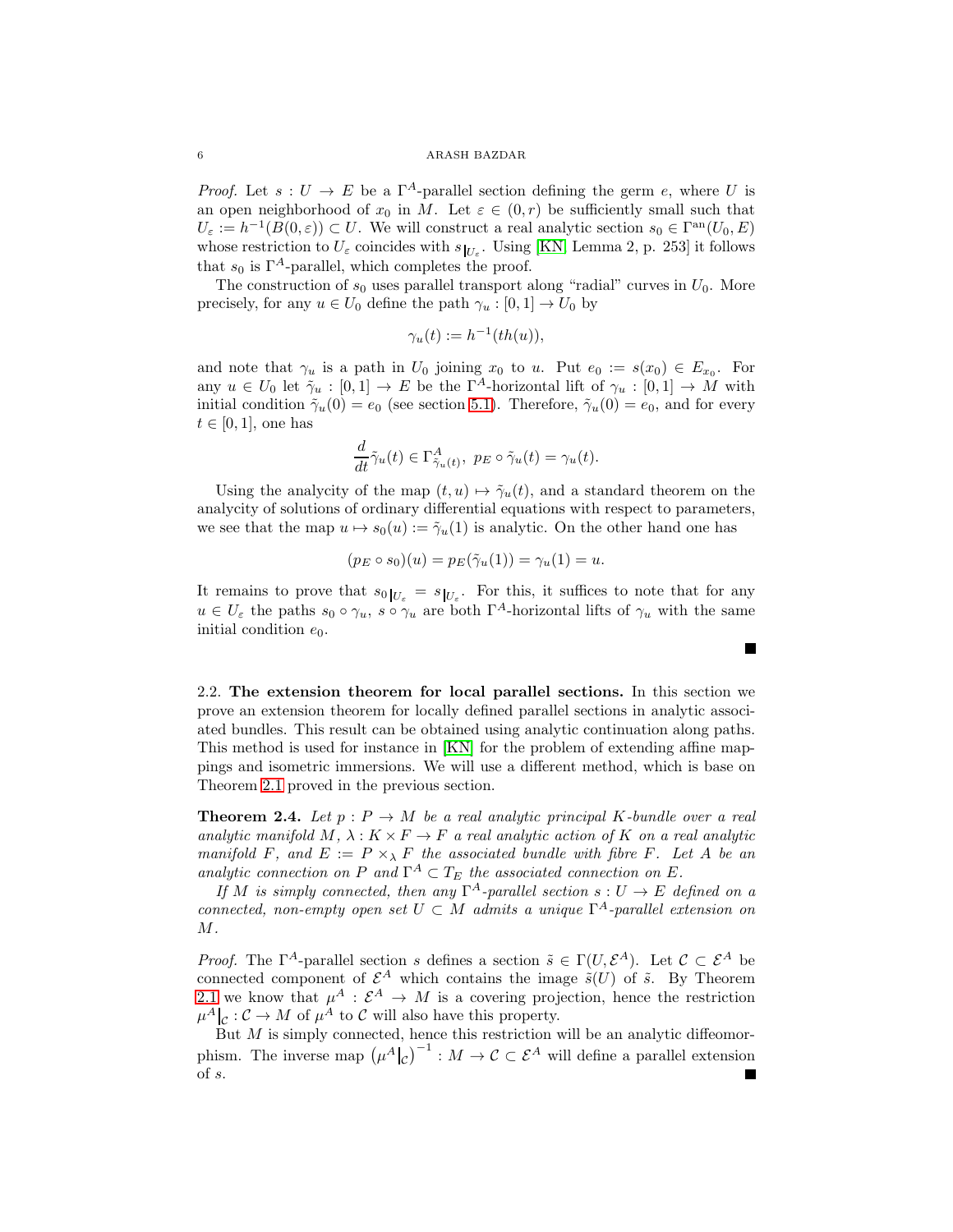### 3. Extension of bundle isomorphisms

<span id="page-6-2"></span>We will prove first an extension theorem for locally defined, id-covering bundle isomorphisms intertwining two global connections:

<span id="page-6-0"></span>**Theorem 3.1.** Let  $p: P \to M$ ,  $p': P' \to M$  be real analytic principal K-bundles over a real analytic manifold M, and A, A' be analytic connections on P, P' respectively. Let  $U \subset M$  be a nonempty, connected open set, and  $\Phi : P_U \to P'_U$  be an  $\mathrm{id}_U$ -covering analytic isomorphism such that  $\Phi^*(A_U') = A_U$ .

If M is simply connected, then  $\Phi$  has a unique id-covering analytic extension  $\tilde{\Phi}: P \to P'$  such that  $\Phi^*(A') = A$ .

*Proof.* For a point  $x \in M$  let  $I(P, P')_x$  be the set of all isomorphisms  $\psi : P_x \to P'_x$ of right K-spaces. Fixing a pair  $(y, y') \in P_x \times P'_x$ , we obtain a diffeomorphism  $I(P, P')_x \simeq K$ . The union

$$
I(P, P') := \bigcup_{x \in M} I(P, P')_x
$$

has a natural manifold structure, and the obvious projection  $I(P, P') \to M$  is a locally trivial fibre bundle over  $M$  with fiber  $K$ . More precisely one can identify  $I(P, P')$  (as a bundle over M) with the associated bundle

$$
(P \times_M P') \times_{\tau} K,
$$

where  $P \times_M P'$  is regarded as a principal  $(K \times K)$ -bundle over M, and

$$
\tau : (K \times K) \times K \to K
$$

is the action of  $K \times K$  on K defined by

$$
\tau((k_1,k_2),k) := k_2 k k_1^{-1}.
$$

The pair of connections  $(A, A')$  defines a connection  $A \times A'$  on the product principal bundle  $P \times_M P'$ . For a pair  $(y, y') \in P \times_M P'$  the horizontal space  $(A \times A')_{(y, y')}$ is just

$$
\{(v, v') \in A_y \times A'_{y'} | p_*(v) = p'_*(v')\}.
$$

The data of an id<sub>U</sub>-covering morphism  $\Phi: P_U \to P'_U$  is equivalent to the data of a section  $s^{\Phi} \in \Gamma(U, I(P, P'))$  (see Proposition [5.4](#page-14-0) in the Appendix). Moreover, by the same proposition, one can prove that  $\Phi^*(A') = A$  if and only if the section  $s^{\Phi}$ is  $\Gamma^{A \times A'}$ -parallel. With this remark the theorem follows from Theorem [2.4.](#page-5-0)  $\blacksquare$ 

We can treat now the general case of a locally defined bundle morphism covering a globally defined map between the base manifolds:

<span id="page-6-1"></span>**Theorem 3.2.** Let  $p: P \to M$ ,  $p': P' \to M'$  be real analytic principal K-bundles, and A, A' be analytic connections on P, P' respectively. Let  $\varphi : M \to M'$  be a real analytic map,  $U \subset M$  be a non-empty, connected open set, and  $\Phi : P_U \to P'$  be a  $\varphi$ -covering analytic morphism such that  $\Phi^*(A') = A_U$ .

If M is simply connected, then  $\Phi$  has a unique  $\varphi$ -covering analytic extension  $\tilde{\Phi}: P \to P'$  for which  $\Phi^*(A') = A$ .

*Proof.* By Remark [7](#page-13-0) in section [5.2,](#page-12-0) the data of a  $\varphi$ -covering analytic bundle morphism  $\phi : P_U \to P'$  for which  $\Phi^*(A') = A_U$  is equivalent to the data of an id<sub>U</sub>covering analytic bundle isomorphism  $\Phi_0: P_U \to \varphi^*(P')_U$  for which  $\Phi_0^*((\varphi^*A')_U) =$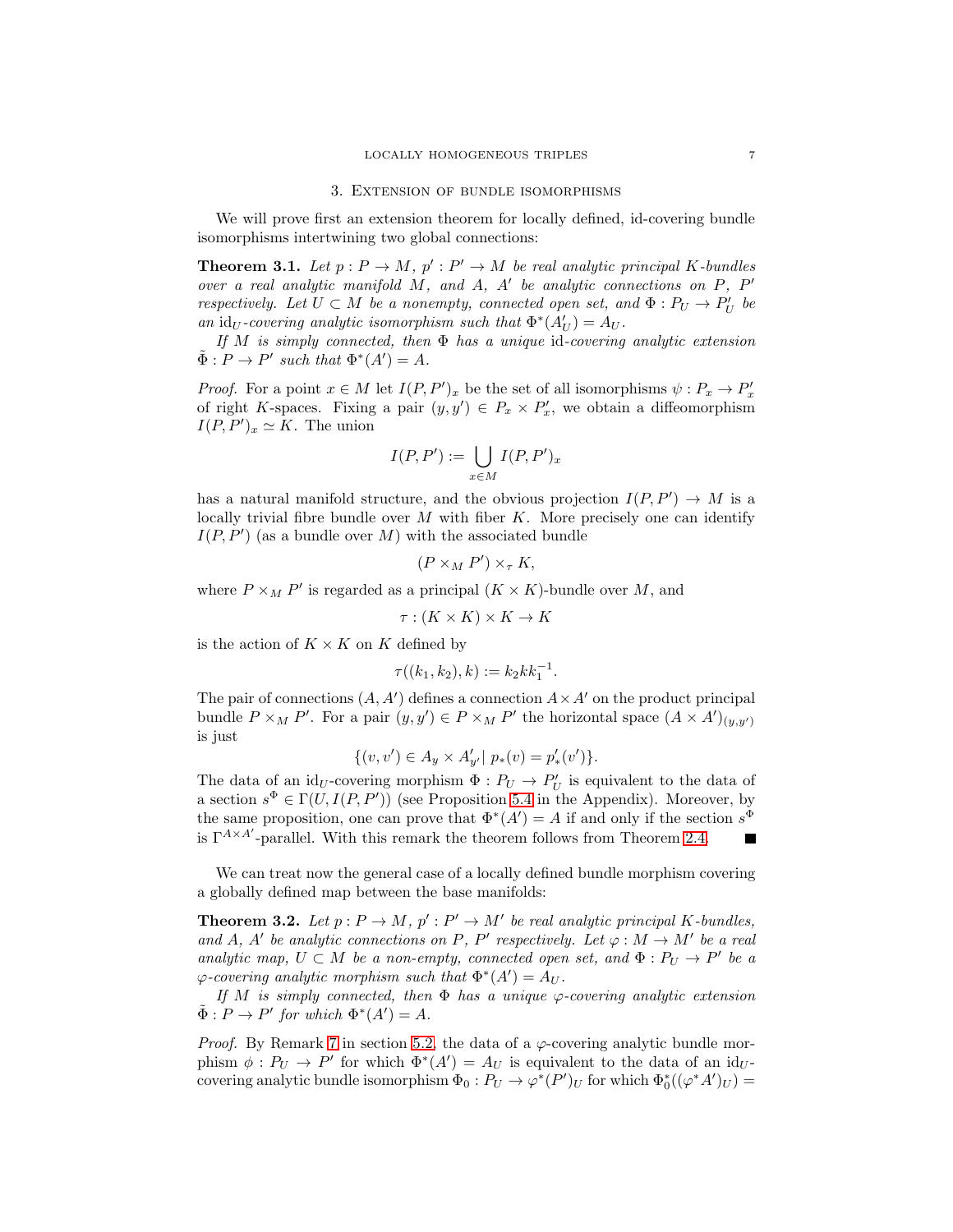$A_U$ . Here we denoted by  $\varphi^*(P')$  the bundle on M obtained as the pull-back of  $P'$ via  $\varphi : M \to M'$ . In other words one has

$$
\varphi^*(P') := M \times_{M'} P'
$$

regarded as a principal K-bundle on M via the projection on the first factor. Similarly  $\varphi^*(A')$  stands for the pull-back connection of A' via  $\varphi$ . The connection form of this pull-back connection is the pull-back of the connection form of  $A'$  via the second projection  $M \times_{(\varphi, p')} P' \to P'$ .

By Theorem [3.1](#page-6-0) it follows that there exists an  $id_M$ -covering analytic bundle isomorphism  $\tilde{\Phi}_0: P \to \varphi^*(P'),$  which extends  $\Phi_0$  such that

$$
(\tilde{\Phi}_0)^*(\varphi^*(A')) = A.
$$

But the data of such an isomorphism is equivalent to the data of a  $\varphi$ -covering analytic bundle morphism  $\Phi: P \to P'$  such that  $\Phi^*(A') = A$ .

## 4. Locally homogeneous triples on compact manifolds

Using our results we can prove now the theorem stated in the introduction:

<span id="page-7-0"></span>**Theorem 4.1.** Let M be a compact real analytic manifold, and  $(g, P \rightarrow M, A)$  be a real analytic locally homogeneous triple on M, where  $P \stackrel{p}{\rightarrow} M$  is a K-principal bundle with K compact. Let  $\pi : \tilde{M} \to M$  be the universal cover of M,  $\Gamma$  be the corresponding covering transformation group,  $\tilde{g} := \pi^*(g)$ ,  $q : Q := \pi^*(P) \to \tilde{M}$ , and  $B := \pi^*(A)$ . Then there exists

- (1) A connected, closed subgroup  $G \subset \text{Iso}(\tilde{M}, \tilde{g})$  acting transitively on  $\tilde{M}$  which leaves invariant the gauge class  $[B] \in \mathcal{B}(Q)$ ,
- (2) A lift  $j : \Gamma \to \mathcal{G}_G^B(Q)$  of  $\iota_{\Gamma} : \Gamma \to G$ .

*Proof.* Let  $H \subset \text{Iso}(\tilde{M}, \tilde{g})$  be the subgroup defined by

 $H := \{ \psi \in \text{Iso}(\tilde{M}, \tilde{g}) | \exists \Psi : Q \rightarrow Q \ \psi\text{-covering bundle isom., } \Psi^*(B) = B \}.$ 

Using the fact that K is compact, it follows by Lemma [4.2](#page-8-0) below, that H is a closed subgroup of the Lie group  $\text{Iso}(M, \tilde{g})$ . Note that Lemma [4.2](#page-8-0) applies because the action of the Lie group  $\text{Iso}(M, \tilde{g})$  on M is smooth.

## Step 1. H acts transitively on  $\tilde{M}$ .

We have to show that for any two points  $\tilde{x}, \tilde{x}' \in \tilde{M}$  there exists  $\psi \in H$  such that  $\psi(\tilde{x}) = \tilde{x}'$ . Put  $x := \pi(\tilde{x})$ ,  $x' := \pi(\tilde{x}')$ . Since  $(g, P \xrightarrow{p} M, A)$  is locally homogeneous, there exists open neighbourhoods U, U' of x and x', an isometry  $\varphi$ :  $U \to U'$  with  $\varphi(x) = x'$ , and a  $\varphi$ -covering bundle isomorphism  $\Phi : P_U \to P_{U'}$  such that  $\Phi^*(A_{U'}) = A_U$ . We can assume of course that U and U' are simply connected. Let  $\tilde{U}(\tilde{U}')$  be the connected component of  $\pi^{-1}(U)$  (respectively  $\pi^{-1}(U')$ ) which contains  $\tilde{x}$  (respectively  $\tilde{x}'$ ). The map  $\pi$  induces diffeomorphisms  $\tilde{U} \simeq U, \tilde{U}' \simeq$ U', and  $\pi$ -covering bundle isomorphisms  $Q_{\tilde{U}} \simeq P_U$ ,  $Q_{\tilde{U}'} \simeq P_{U'}$ . Using these identifications we obtain:

- (1) an isometry  $\tilde{\varphi}: \tilde{U} \to \tilde{U}'$  with  $\tilde{\varphi}(\tilde{x}) = \tilde{x}'$ ,
- (2) a  $\tilde{\varphi}$ -covering bundle isomorphism  $\tilde{\Phi}: Q_{\tilde{U}} \to Q_{\tilde{U}'}$  with the property

$$
\tilde{\Phi}^*(B_{\tilde{U}'})=B_{\tilde{U}}.
$$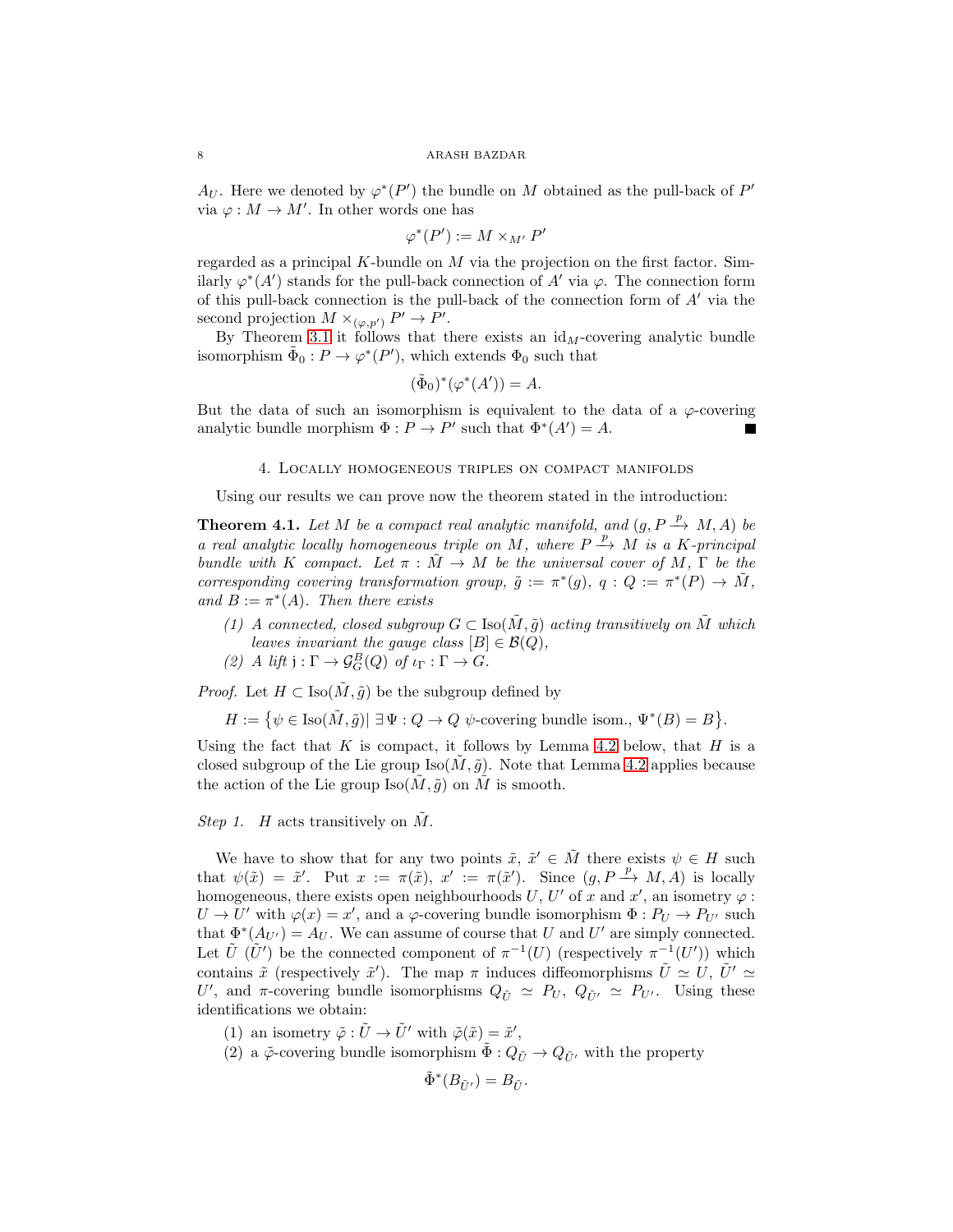Since M is simply connected and complete, we obtain a global isometry  $\psi : M \to$  $\dot{M}$  extending  $\tilde{\varphi}$  (see [\[Si\]](#page-15-1), [\[KN,](#page-15-6) Theorem 6.3]). Applying Theorem [3.2](#page-6-1) we obtain a  $\psi$ -covering bundle isomorphism  $\Psi: Q \to Q$  such that  $\Psi^*(B) = B$ . Therefore one has  $\psi \in H$ . Since  $\psi(\tilde{x}) = \tilde{x}'$ , Step 1 is completed.

Step 2. Put  $G := H_0$  (the connected component of  $\mathrm{id}_{\tilde{M}}$  in H). We claim that G still acts transitively on  $\tilde{M}$ .

For every class  $\xi \in H/G$ , choose a representative  $\psi_{\xi} \in \xi$ . In other words one has  $\xi = G\psi_{\xi} \ \forall \xi \in H/G,$ 

hence  $H = \bigcup_{\xi \in H/G} G\psi_{\xi}$ . Fix  $\tilde{x}_0 \in \tilde{M}$ . Since H acts transitively on  $\tilde{M}$ , we have  $\tilde{M} = H\tilde{x}_0$ . Therefore

<span id="page-8-1"></span>(3) 
$$
\tilde{M} = \bigcup_{\xi \in H/G} G\psi_{\xi}(\tilde{x}_0).
$$

But G is a closed subgroup of  $\text{Iso}(\tilde{M}, \tilde{g})$ , hence its action on  $\tilde{M}$  is proper [\[Ra,](#page-15-7) Theorem 4. Therefore the G-orbits are embedded closed submanifolds of  $M$ . If (by reductio ad absurdum) the  $G$ -action on  $M$  were not transitive, all these orbits would be submanifolds of dimension strictly smaller than  $\dim(\tilde{M})$ . But the quotient set  $H/G$  is at most countable, hence formula [\(3\)](#page-8-1) would lead to a contradiction.

Using the notation introduced in Definition [5.2](#page-12-1) (section [5.2](#page-12-0) in the Appendix) we state:

<span id="page-8-0"></span>**Lemma 4.2.** Let M be a differentiable manifold, K be a compact Lie group,  $p$ :  $P \to M$ ,  $p' : P' \to M$  be principal K-bundles on M, and  $A \in \mathcal{A}(P)$ ,  $A' \in \mathcal{A}(P')$ be connections on P, P' respectively. Let  $\alpha : L \times M \to M$  be a smooth action of a Lie group L on M. For  $l \in L$  denote by  $\varphi_l : M \to M$  the corresponding diffeomorphism. The subspace

$$
L_{AA'} := \{l \in L | \exists \Phi \in \text{Hom}_{\varphi_l}(P, P') \text{ such that } \Phi^*(A') = A\}
$$

is closed in L. In the special case  $P = P'$ ,  $A = A'$ , the obtained subset  $L_{AA}$  is a Lie subgroup of L.

*Proof.* Let  $(l_n)_{n\in\mathbb{N}}$  be sequence in  $L_{AA'}$  converging to an element  $l_\infty \in L$ . We will prove that  $l_{\infty} \in L_{AA'}$ .

Let  $V \subset T_eL$  be a sufficiently small convex neighbourhood of 0 in the tangent space  $\mathfrak{l} = T_e L$  of L at its unit element e, such that the exponential map  $\exp : T_e L \rightarrow$ L induces a diffeomorphism  $E: V \to U$ . The map  $\eta : [0,1] \times U \to U$  defined by

$$
\eta(t,l) = E(tE^{-1}(l)))
$$

is a smooth homotopy joining the constant map e on U to the identity map  $\mathrm{id}_U$ . Moreover one has

(4) 
$$
\lim_{l \to e} \eta(t, l) = e
$$

uniformly on [0, 1]. For any  $l \in U$  and  $x \in M$  we obtain a smooth path  $\gamma_x^l : [0,1] \to$  $M$  given by

<span id="page-8-2"></span>
$$
\gamma_x^l(t) = \varphi_{\eta(t,l)}(x)
$$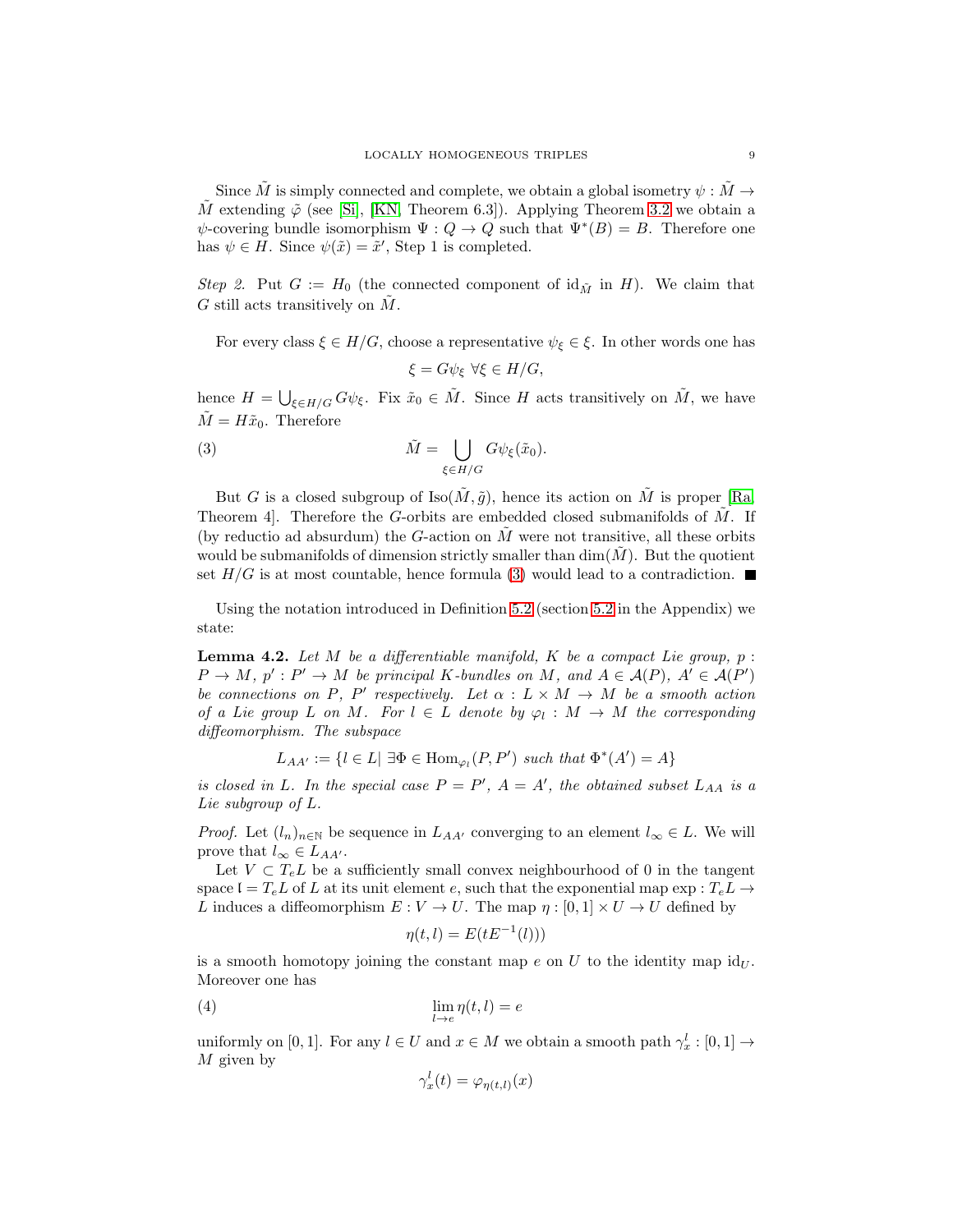which joins x to  $\varphi_l(x)$ . For  $l \in U$  denote by  $\gamma^l : [0,1] \times M \to M$  the map  $(t, x) \mapsto \gamma_x^l(t)$ . Denoting by  $p_M : [0, 1] \times M \to M$  the projection on the M-factor, and using [\(4\)](#page-8-2) we get

$$
\lim_{l \to e} \gamma^l = \mathbf{p}_M
$$

in the weak topology  $\mathcal{C}_w^{\infty}([0,1] \times M, M)$ .

Fix any connection  $\overline{B}'$  on  $P'$ . For any  $l \in U$  we get a  $\varphi_l$ -covering automorphism  $\Psi_l \in \text{Hom}_{\varphi_l}(P',P')$  defined by

<span id="page-9-0"></span>
$$
\Psi_l(y') = \{\widetilde{\gamma_{p'(y')}^l}\}_{y'}^{B'}
$$

where  $\{\widetilde{\gamma_{p'(y')}^{l}}\}_{y'}^{B'}$  is the B'-horizontal lift of  $\gamma_{p'(y')}^{l}$  with initial  $\{\widetilde{\gamma_{p'(y')}^{l}}\}_{y'}^{B'}(0) = y'.$ Using [\(5\)](#page-9-0) we get

(6) 
$$
\lim_{l \to e} \Psi_l = id_{P'}
$$

in the weak topology  $\mathcal{C}_w^{\infty}(P', P')$ . Put

<span id="page-9-1"></span>
$$
\lambda_n := l_{\infty} l_n^{-1}.
$$

Since  $\lim_{n\to\infty} l_n = l_\infty$  we may suppose that  $\lambda_n \in U$  for any n. Let  $\Phi_n \in$  $\text{Hom}_{\varphi_{l_n}}(P,P')$  such that  $\Phi_n^*(A')=A$ , and note that

$$
\Sigma_n := \Psi_{\lambda_n} \circ \Phi_n
$$

is a  $\varphi_{l_{\infty}}$ -covering bundle morphism with the property

$$
(\Sigma_n)_*(A) = (\Psi_{\lambda_n})_*(A').
$$

Using [\(6\)](#page-9-1) and  $\lim_{n\to\infty}\lambda_n=e$ , we obtain

$$
\lim_{n \to \infty} (\Sigma_n)_*(A) = A'
$$

in the Fréchet affine space  $\mathcal{A}(P')$ . The claim follows now from Lemma [4.3](#page-9-2) below.

<span id="page-9-2"></span>**Lemma 4.3.** Let K be a compact Lie group,  $p : P \to M$ ,  $p' : P' \to M'$  be principal K-bundles on M and M', and  $A \in \mathcal{A}(P)$ ,  $A' \in \mathcal{A}(P')$  be connections on P, P' respectively. Let  $\varphi : M \to M'$  be a smooth map and  $(\Phi_n)_n$  be a sequence in Hom<sub> $\varphi(P, P')$ </sub> such that  $\lim_{n\to\infty} \Phi_n^*(A') = A$ . Then there exists a subsequence  $(\Phi_{n_k})_k$  of  $(\Phi_n)_n$  which converges (in the weak  $\mathcal{C}^{\infty}$ -topology) to a morphism  $\Phi_{\infty} \in$  $\operatorname{Hom}_{\varphi}(P,P')$  satisfying  $\Phi_{\infty}^*(A')=A$ .

*Proof.* It suffices to prove the claim in the special case when  $M' = M$ ,  $\varphi = id_M$ . In-deed, using Remark [7](#page-13-0) (see section [5.2\)](#page-12-0) we obtain morphisms  $\Phi_n^0 \in \text{Hom}_{\text{id}_M}(P, \varphi^*(P'))$ such that

$$
\lim_{n \to \infty} (\Phi_n^0)^* (\varphi^*(A')) = A
$$

Since the bijection given by Remark [7](#page-13-0) is a homeomorphism with respect to the weak  $\mathcal{C}^{\infty}$ -topology it suffices to prove the claim for the sequence of id<sub>M</sub>-covering morphisms  $(\Phi_n^0)_n$ .

From now we suppose that  $M' = M$ ,  $\varphi = \mathrm{id}_M$ ,  $\Phi_n \in \mathrm{Hom}_{\mathrm{id}_M}(P, P')$ . We will use ideas form gauge theory [\[DK,](#page-15-3) section 2.3.7]. Note that

$$
F_n := \Phi_1^{-1} \circ \Phi_n \in \text{Hom}_{\text{id}_M}(P, P) = \mathcal{G}(P) = \Gamma(P \times_{\iota} K),
$$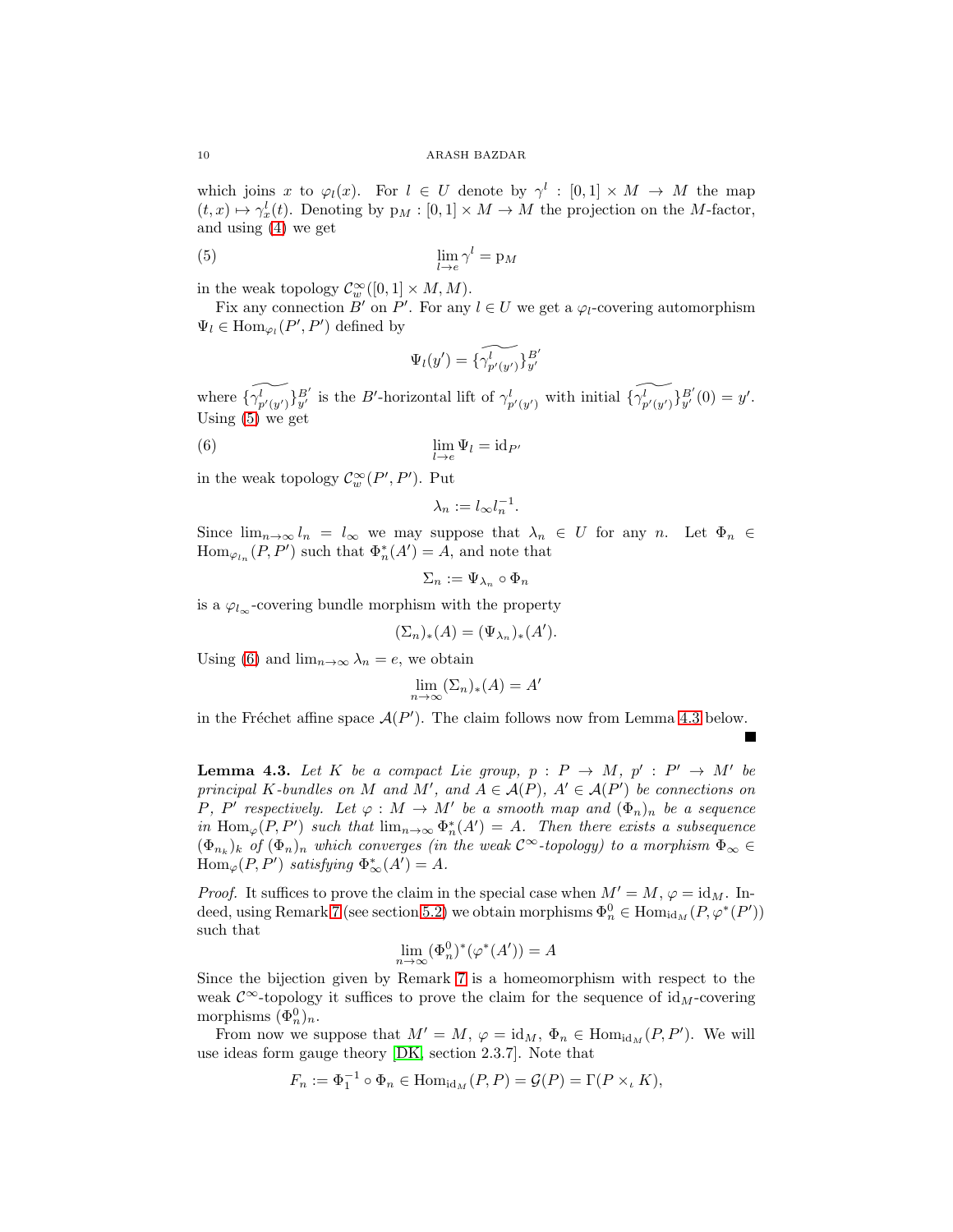where  $\mathcal{G}(P)$  is the gauge group of P and  $\iota: K \to \text{Aut}(K)$  is the interior morphism defined by  $\iota(k)(u) = kuk^{-1}$ . Therefore we have a sequence  $(F_n)_n$  of gauge transformations of P with the property

(7) 
$$
\lim_{n \to \infty} (F_n)_*(A) = \Phi_1^*(A') =: A_1.
$$

Fix an embedding  $\rho: K \to \mathcal{O}(N)$ , and let  $E := P \times_{\rho} \mathbb{R}^N$  be the Euclidian associated bundle. Any gauge transformation  $F \in \mathcal{G}(P)$  can be identified with a section in the endomorphism bundle  $End(E)$ , and via this identification one has

<span id="page-10-4"></span><span id="page-10-3"></span><span id="page-10-2"></span>
$$
F_*(A) = A - (\nabla^A F) F^{-1},
$$

where  $\nabla^A$  is the linear connection induced by A on End(E). Therefore, putting  $B_n := (F_n)_*(A)$ , we get

$$
\nabla^A F_n = (A - B_n) F_n
$$

where, by  $(7)$ ,

$$
\lim_{n \to \infty} B_n = A_1
$$

in the Fréchet  $\mathcal{C}^{\infty}$ -topology of the affine space  $\mathcal{A}(P)$ . Since K is compact,  $F_n$  is uniformly bounded on M. On the other hand by [\(9\)](#page-10-3) the sequence  $(A - B_n)_n$  is bounded in the Fréchet space  $\Gamma(\Lambda_M^1 \otimes \text{ad}(P)) \subset \Gamma(\Lambda_M^1 \otimes \text{End}(E))$ . Using [\(8\)](#page-10-4) and a standard bootstrapping procedure we see that all partial derivatives of  $F_n$  (with respect to local coordinates in  $M$  and trivializations of  $P$ ) are uniformly bounded on any compact subset of M. Using a well-known combination of the Arzela-Ascoli theorem and the diagonal argument we obtain a subsequence  $(F_{n_k})_k$  of  $(F_n)$  which converges in  $\Gamma(\text{End}(E))$  (with respect to its Fréchet  $\mathcal{C}^{\infty}$ -topology) to a section  $F_{\infty} \in \Gamma(\text{End}(E)).$  Since  $\rho(K)$  is closed in gl $(N, \mathbb{R})$ , it follows that  $\mathcal{G}(P)$  is closed in  $\Gamma(\text{End}(E))$ , hence  $F_{\infty} \in \mathcal{G}(P)$ . Replacing n by  $n_k$  and taking  $k \to \infty$  in [\(8\)](#page-10-4) we get  $\nabla^A F_\infty = (A - A_1) F_\infty$ , i.e.  $A_1 = (F_\infty)_*(A)$ . It suffices to put  $\Phi_{n_k} = \Phi_1 \circ F_{n_k}$ ,  $\Phi_{\infty} := \Phi_1 \circ F_{\infty}.$ 

As explained in section [1.2,](#page-1-0) using Theorem [4.1](#page-7-0) shows that:

<span id="page-10-0"></span>**Corollary 4.4.** Let  $M$  be a compact real analytic manifold, and  $K$  be a compact Lie group. Then any real analytic locally homogeneous triple  $(g, P \xrightarrow{p} M, A)$  with structure group K on M can be identified with a  $\Gamma$ -quotient of the homogeneous triple  $(\tilde{g} = \pi^*(g), Q := \pi^*(P) \stackrel{q}{\longrightarrow} \tilde{M}, B)$  on the universal cover  $\tilde{M}$ .

## 5. Appendix

<span id="page-10-1"></span>5.1. Parallel transport in associated bundles. Let  $M$  be a differentiable nmanifold, K be a Lie group, and  $p : P \to M$  be a principal K-bundle on M, endowed with a connection A. Let  $\alpha : [t_0, t_1] \to M$  be a smooth curve in M. By a well known, fundamental theorem in Differential Geometry it follows that any point  $u_0 \in P_{\alpha(t_0)} := p^{-1}(\alpha(t_0))$  there is a unique horizontal lift  $\alpha_{u_0} : [t_0, t_1] \to P$ such that  $\alpha_{u_0}(t_0) = u_0$  [\[KN,](#page-15-6) Proposition 3.1].

We also have an existence and unicity horizontal lift theorem for associated bundles. More precisely, let  $p : P \to M$  be a principal K-bundle endowed with a connection  $A, \lambda : K \times F \to F$  be a smooth action of K on a differentiable manifold F, and let  $E := P \times_{\lambda} F$  be the associated bundle with fibre F. The connection A is a horizontal rank *n*-distribution on  $P$ , which defines in the obvious way a rank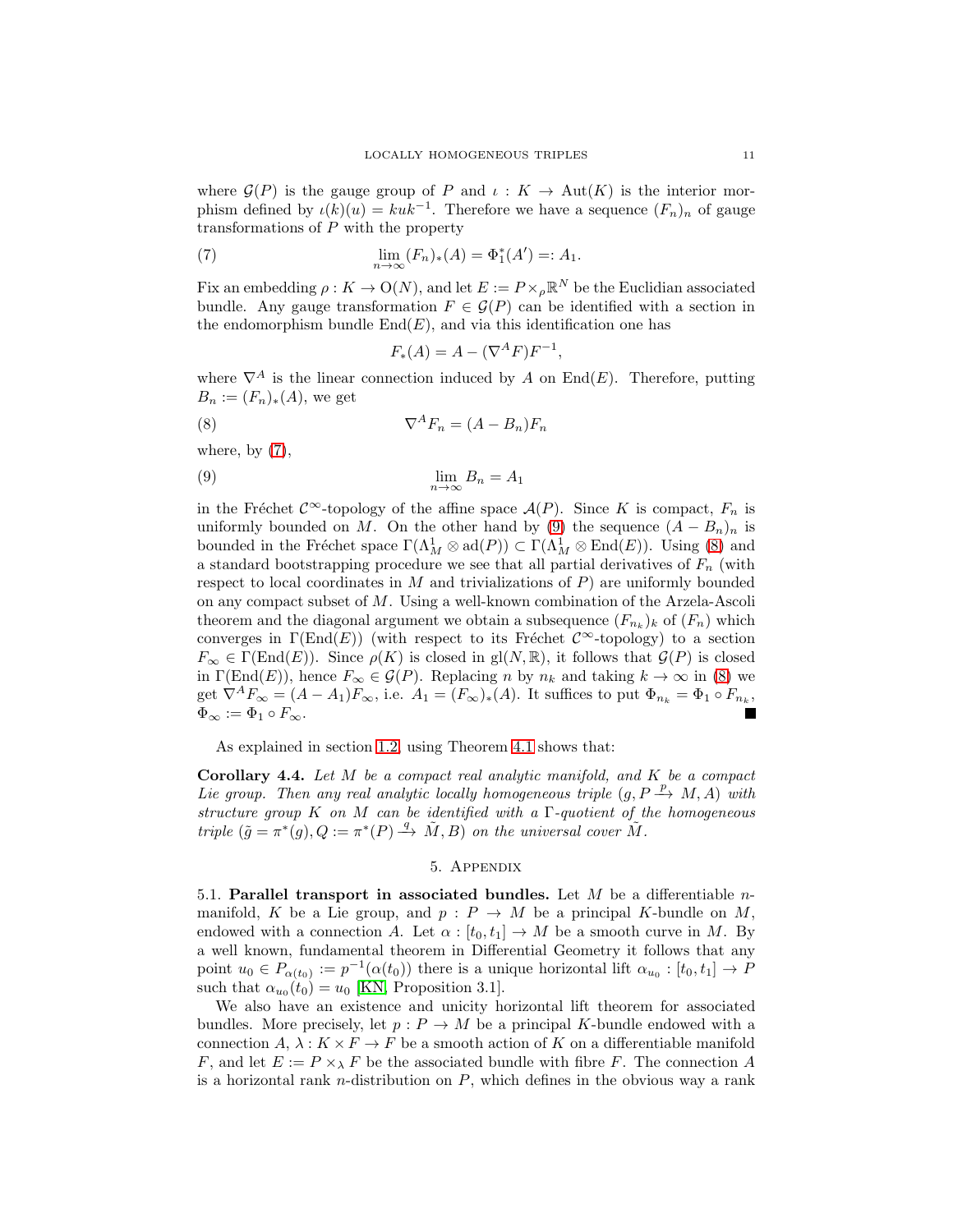*n*-distribution on  $P \times F$ , whose projection on  $E = (P \times F)/K$  is a well defined horizontal rank n-distribution on E. This distribution will be called the connection on E induced by A, and will be denoted by  $\Gamma^A$ . With this definitions we have:

**Proposition 5.1.** Let  $p : P \to M$  be a principal K-bundle endowed with a connection  $A, \lambda : K \times F \to F$  be a smooth action of K on a manifold F, and let  $E := P \times_{\lambda} F$  be the associated bundle with fibre F. Let  $\alpha : [t_0, t_1] \to M$  be a smooth curve in M. For any point  $e_0 \in E_{\alpha(t_0)}$  there is a unique  $\Gamma^A$ -horizontal lift  $\alpha_{e_0} : [t_0, t_1] \to E$  such that  $\alpha_{e_0}(t_0) = e_0$ .

A proof of this results is sketched in [\[KN,](#page-15-6) p. 88]. In this section we give a detailed proof for completeness.

*Proof.* The Lie group K acts freely on  $P \times F$  from the right by

$$
((u, y), k) \mapsto (uk, k^{-1}y).
$$

By definition the associated bundle  $E := P \times_{\lambda} F$  is the quotient manifold  $(P \times F)/K$ , and the projection  $q: P \times F \to E$  is principal K-bundle, which comes with a natural connection  $B$  given by

$$
B_{(u,y)} := A_u \times T_y F \ \forall (u,y) \in P \times F.
$$

The bundle projection map  $p : P \to M$  induces a locally trivial submersion  $p_E$ :  $E \to M$ , such that the following diagram is commutative:

$$
P \times F \xrightarrow{q} E
$$
  
\n
$$
p_1 \downarrow \qquad p_E
$$
  
\n
$$
P \xrightarrow{p} M
$$
.

In other words the quotient map  $q : P \times F \to E$  is fiber preserving map over M. For a pair  $(u, y) \in P \times F$  put  $[u, y] := q(u, y)$ . With this notation the map  $p_E : E \to M$ is given by  $p_E([u, y]) := p(u)$ . By the definition of  $\Gamma^A$ , for a point  $e := [u, y] \in E$ we have

$$
\Gamma_e^A := q_{\ast(u,y)}(A_u \times \{0_y\})
$$

where  $\{0_y\}$  is the zero subspace of  $T_yF$ . Put  $x_0 := \alpha(t_0)$ , and let  $e_0 = [u_0, y_0]$  be a point in the fiber  $E_{x_0}$ . It follows  $u_0 \in p^{-1}(x_0)$ .

By the classical horizontal lift theorem [\[KN,](#page-15-6) Proposition 3.1], there exists a Ahorizontal lift  $\alpha_{u_0} : [t_0, t_1] \to P$ . Therefore for every  $t \in [t_0, t_1]$  we have  $\alpha'_{u_0}(t) \in$  $A_{\alpha_{u_0}(t)}$ . It suffices to note that the curve  $\alpha_{e_0} : [t_0, t_1] \to E$  defined by

$$
\alpha_{e_0}(t):=[\alpha_{u_0}(t),y_0]
$$

is a  $\Gamma^A$ -horizontal lift of  $\alpha$  satisfying the initial condition  $\alpha_{e_0}(t_0) = e_0$ .

To prove unicity, let  $\beta : [t_0, t_1] \to E$  be a  $\Gamma^A$ -horizontal lift of  $\alpha$  with  $\beta(t_0) = e_0$ , and let

<span id="page-11-0"></span>
$$
\beta_{(u_0, y_0)} = (\beta_{(u_0, y_0)}^P, \beta_{(u_0, y_0)}^F) : [t_0, t_1] \to P \times F
$$

be a B-horizontal lift of  $\beta$  satisfying the initial condition  $\beta_{(u_0,y_0)}(t_0) = (u_0,y_0)$ . Since  $\beta_{(u_0, y_0)}$  is a B-horizontal curve, it follows that

(10) 
$$
\beta'_{(u_0, y_0)}(t) \in B_{\beta_{(u_0, y_0)}(t)} \,\,\forall t \in [t_0, t_1],
$$

and, since  $\beta_{(u_0, y_0)}(t_0) = (u_0, y_0)$  is a lift of a  $\Gamma^A$ -horizontal curve, it follows that

<span id="page-11-1"></span>(11) 
$$
\beta'_{(u_0, y_0)}(t) \in \left\{ (q_*)^{-1} (\Gamma^A) \right\}_{\beta_{(u_0, y_0)}(t)} \forall t \in [t_0, t_1].
$$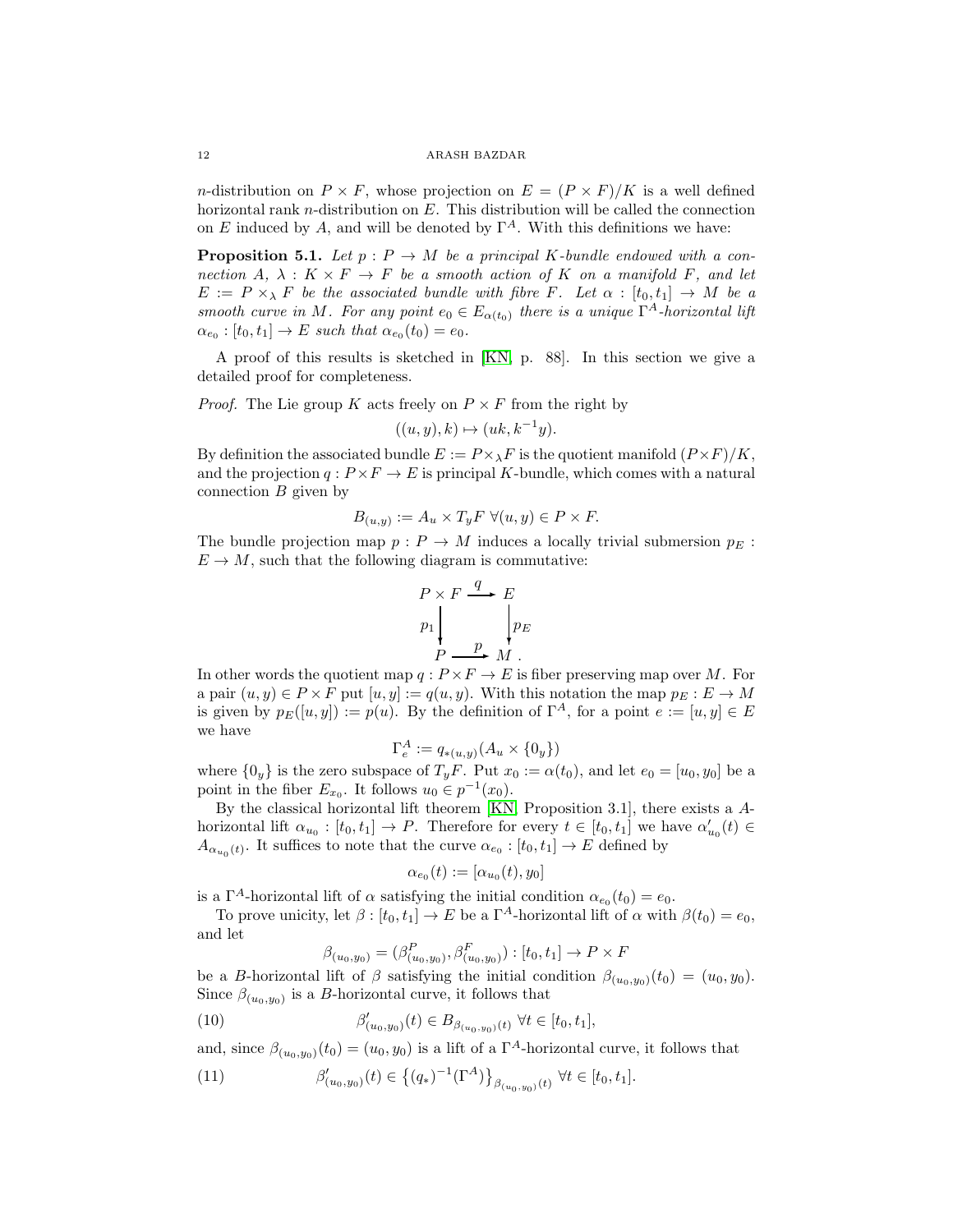But it is easy to show that the intersection  $B \cap (q_*)^{-1}(\Gamma_A)$  of the distributions B,  $(q_*)^{-1}(\Gamma^A) \subset T_{P \times F}$  coincides with the distribution  $\tilde{A} \subset T_{P \times F}$  given by

$$
\tilde{A}_{(u,y)} := A_u \times \{0_y\}.
$$

Therefore, by [\(10\)](#page-11-0), [\(11\)](#page-11-1) it follows that  $\beta_{(u_0,y_0)}^P$  is A-horizontal, and  $\beta_{(u_0,y_0)}^F$  is con-stant. Using the unicity part of [\[KN,](#page-15-6) Proposition 3.1], we obtain  $\beta_{(u_0,y_0)}^P = \alpha_{u_0}$ , hence  $\beta_{(u_0,y_0)}(t) = (\alpha_{u_0}(t), y_0)$ , hence  $\beta_{(u_0,y_0)} = \alpha_{e_0}$ .

Remark 6. A similar theorem holds for general fiber bundles endowed with a connection, but one has to assume that the fiber is compact [\[Mo\]](#page-15-8).

<span id="page-12-0"></span>5.2. Pull back bundles and pull back connections. Let  $M$  and  $M'$  be smooth manifolds, K a Lie group, and  $\varphi: M \to M'$  be a smooth map. Let  $p' : P' \to M'$ be a principal K-bundle on M'. Recall that the pull-back bundle  $\varphi^*(P')$  is defined by

$$
\varphi^*(P') := M \times_{M'} P' = (\varphi \times p')^{-1}(\Delta_{M'}),
$$

where  $\varphi \times p' : M \times P' \to M' \times M'$  denotes the product map, and  $\Delta_{M'} \subset M' \times M'$ is the diagonal submanifold. One can check that  $\varphi \times p'$  is transversal to  $\Delta_{M'}$ , hence  $M \times_{M'} P'$  is a submanifold of  $M \times P'$ , whose tangent space at a point  $(x, y')$  is

$$
T_{(x,y')}(M \times_{M'} P') = \{(u,w) \in TM \times TP' \mid \varphi_*(u) = p'_*(w)\}.
$$

Note that set theoretically one has

$$
\varphi^*(P') = \bigsqcup_{x \in M} P'_{\varphi(x)}.
$$

The projections  $p_1: \varphi^*(P') \to M', p_2: \varphi^*(P') \to P'$  fit in the commutative diagram

$$
\varphi^*(P') \xrightarrow{p_2} P'
$$
  
\n
$$
p_1 \downarrow \qquad p' \downarrow \qquad M \xrightarrow{\varphi} M'
$$

in which  $p_1$  is a K-principal bundle on M with respect to the right K-action induced from  $P'$ .

Let A' be a connection on P' and  $\omega^{A'} \in A^1(P, \mathfrak{k})$  its connection form. By definition the pull-back connection  $\varphi^*(A')$  is the connection on  $\varphi^*(P')$  defined by the connection form  $p_2^*(\omega^{A'})$ . With this definition we have for any pair  $(x, y') \in$  $\varphi^*(P')$ :

$$
\varphi^*(A')_{(x,y')} = \{(u,w) \in T_x M \times T_{y'}(P) | \varphi_{*x}(u) = p'_{*y'}(w), w \in A'_{y'}\}
$$
  
=  $\{(u,w) \in T_x M \times A'_{y'} | \varphi_{*x}(u) = p'_{*y'}(w)\}.$ 

<span id="page-12-1"></span>**Definition 5.2.** Let M, M' be smooth manifolds, K a Lie group, and  $\varphi : M \to M'$ be a smooth map. Let  $P \xrightarrow{p} M$ ,  $P' \xrightarrow{p'} M'$  be principal K-bundles on M, M' respectively. We denote by  $\text{Hom}_{\varphi}(P, P')$  the set of  $\varphi$ -covering bundle morphisms  $P \to P'$  which are compatible with the group morphism id<sub>K</sub> [\[KN,](#page-15-6) section I.5].

 $\blacksquare$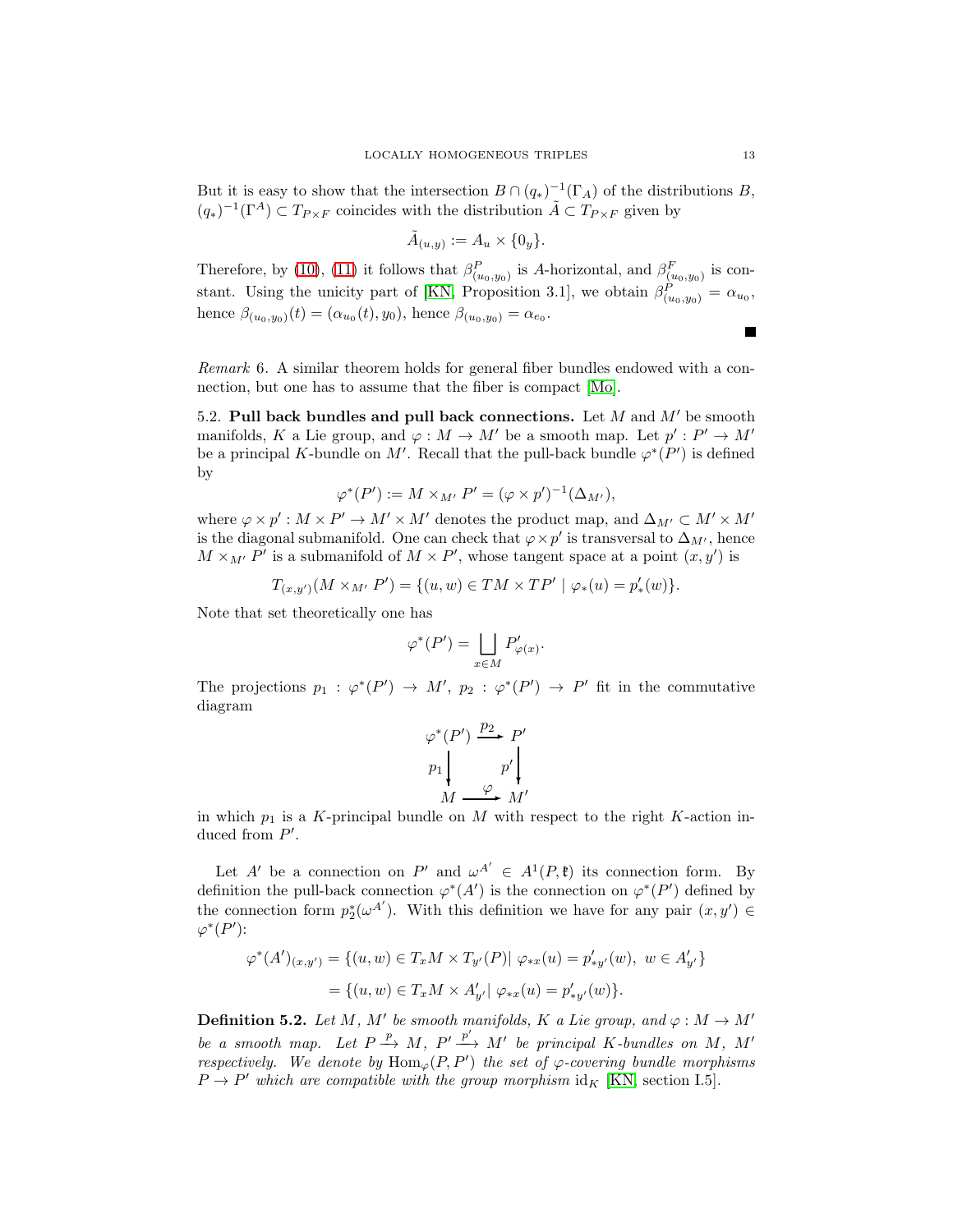For a  $\varphi$ -covering bundle morphism  $\Phi \in \text{Hom}_{\varphi}(P, P')$  and a connection A' on P' one defines the pull-back connection  $\Phi^*(A')$  using the connection form  $\Phi^*(\omega^{A'})$ [\[KN,](#page-15-6) Proposition 6.2].

<span id="page-13-0"></span>Remark 7. With the notations above the following holds:

(1) The map  $\text{Hom}_{\varphi}(P, P') \to \text{Hom}_{\text{id}_M}(P, \varphi^*(P'))$  given by  $\Phi \mapsto \Phi_0$ , where

$$
\Phi_0(y) := (p(y), \Phi(y))
$$

is bijective.

(2) For any connection A' on P' and bundle morphism  $\Phi \in \text{Hom}_{\varphi}(P, P')$  one has

$$
\Phi^*(A') = \Phi_0^*(\varphi^*(A')).
$$

5.3. Bundle isomorphisms compatible with a pair of connections. Let  $P$ , P' be K-principal bundles over a manifold M, and let  $(A, A') \in \mathcal{A}(P) \times \mathcal{A}(P')$ be a pair of connections. The goal of this section is the proof of Proposition [5.4,](#page-14-0) which shows that the data of an id-covering bundle morphism  $\Phi: P \to P'$  with the property  $\Phi^*(A') = A$  is equivalent to the data of an  $(A, A')$ -parallel section in a bundle  $I(P, P')$  associated with the fibre product  $P \times_M P'$  and the action  $\tau : (K \times K) \times K \to K$  given by  $((k_1, k_2), k) \mapsto k_2 k k_1^{-1}$  (see section [3\)](#page-6-2). The first part of the following proposition is well-known. The second part can be checked easily.

<span id="page-13-3"></span>**Proposition 5.3.** Let  $p : P \to M$  be a principal K-bundle,  $\alpha : K \times F \to F$  be a smooth left action of K on a manifold F, and  $E := P \times_K F$  be the associated fiber bundle with fiber F. Denote by  $\mathcal{C}^K(P,F)$  the space of smooth K-equivariant maps  $P \rightarrow F$ :

$$
\mathcal{C}^K(P,F) := \{ \sigma : P \to F | \sigma(y.k) = k^{-1}.\sigma(y) | \forall y \in P, \forall k \in K \}.
$$

Then

(1) The map  $\mathcal{F}: \mathcal{C}^K(P,F) \to \Gamma(M,E)$  given by

$$
\sigma \mapsto s_{\sigma}, \ s_{\sigma}(x) := [y, \sigma(y)], \text{ where } y \in P_x,
$$

is bijective.

- (2) Let  $\sigma \in C^{K}(P, F)$ , A be a connection on P, and  $\Gamma^{A}$  be the induced connection on E. The following conditions are equivalent:
	- (i) The section  $s_{\sigma}$  is  $\Gamma^{A}$ -parallel.
	- (ii) The restriction of  $\sigma_{*y}$  to the horizontal distribution of A vanishes.

*Proof.* (1) This result is well known. We mention only that the inverse of  $\mathcal F$  is the map  $s \mapsto \sigma^s$  where, for a section  $s \in \Gamma(E)$ , the equivariant map  $\sigma^s$  is defined by the identity

<span id="page-13-1"></span>(12) 
$$
s(p(y)) = [y, \sigma^s(y)], \forall y \in P.
$$

(2) Let  $q: P \times F \to E$  be the quotient map. By [\(12\)](#page-13-1) we know that

<span id="page-13-2"></span>(13) 
$$
s_{\sigma}(x) = [y, \sigma(y)] = q(y, \sigma(y)).
$$

Let  $v \in T_xM$ ,  $y \in p^{-1}(x)$ , and let w be a lift of v in  $T_yP$ . Using [\(13\)](#page-13-2) we obtain easily:

(14) 
$$
s_{*x}(v) = q_{*(y,\sigma(y))}(w, \sigma_{*y}(w)).
$$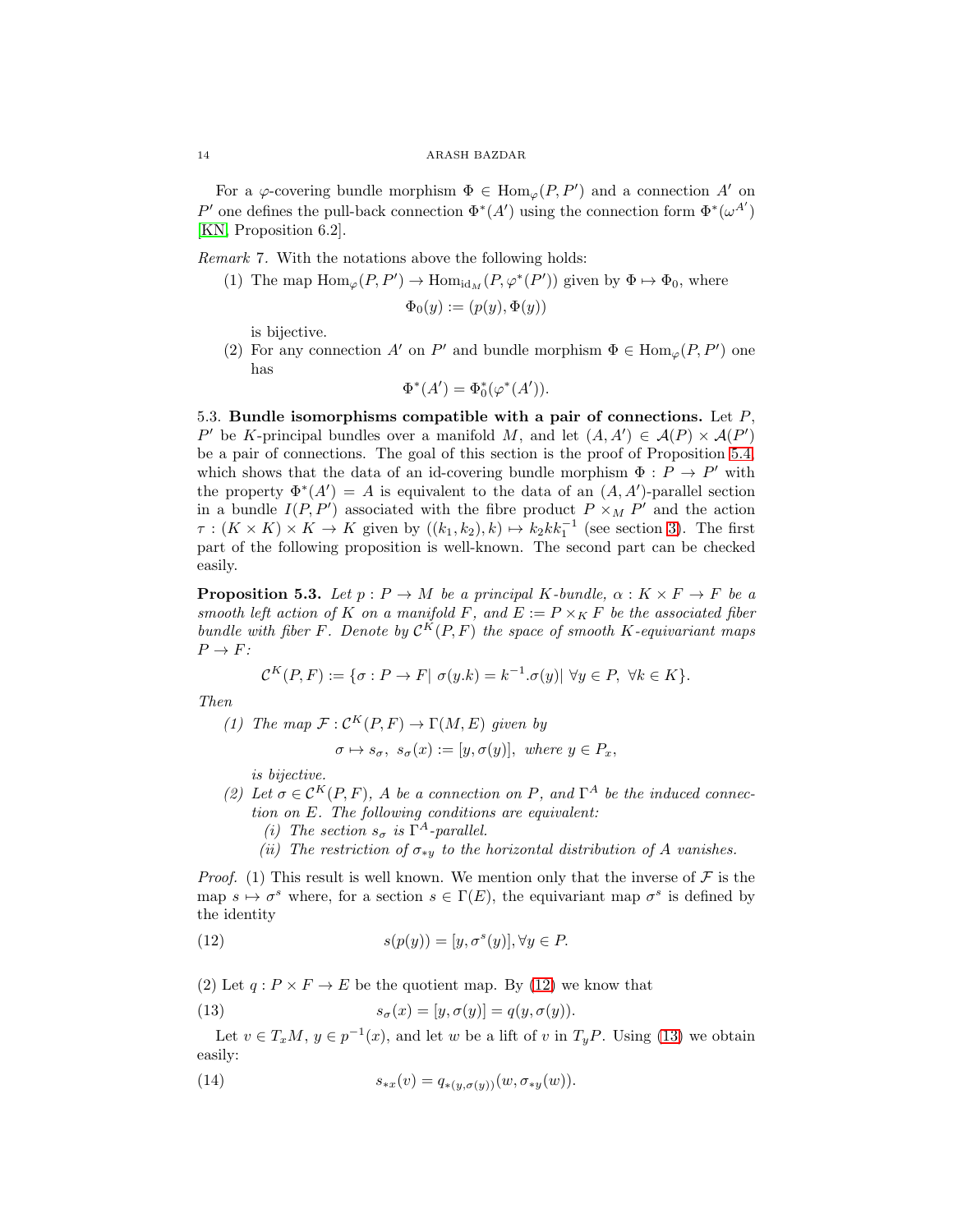Recall that, by the definition of  $\Gamma^A$ , we have  $q_{*(y,\sigma(y))}(A_y\times{0})=\Gamma^A_{s(x)}$ . Therefore, if  $\sigma_*|_A = 0$ , then, choosing w to be the horizontal lift of v at y, we get  $s_{*x}(v) \in \Gamma^A_{s(x)}$ . Conversely, supposing that for every  $v \in T_xM$  we have  $s_{*x}(v) \in \Gamma^A_{s(x)}$ , we show that  $\sigma_*|_A = 0$ . Let  $y \in P$ ,  $w \in A_y$ , and  $v = p_*(w)$ . Using again [\(13\)](#page-13-2) we see that

$$
s_*(v) = q_*(w, \sigma_*(w)) \in q_*(A_y \times \{0\}).
$$

Therefore, there exists  $u \in A_u$  such that

$$
(w - u, \sigma_*(w)) \in \ker(q_{*(y, \sigma(y))}).
$$

The projection on the first factor induces an isomorphism ker $(q_{*(y,\sigma(y))}) \to V_y$ , where  $V_y \,\subset T_yP$  denotes the vertical tangent space at y. Taking into account that  $w - u \in A_u$ , we get  $w - u = 0$ , and  $\sigma_*(w) = 0$ .

<span id="page-14-0"></span>**Proposition 5.4.** Let  $p: P \to M$ ,  $p': P' \to M$  be K-principal bundles over M, and let  $I(P, P')$  be the associated bundle  $(P \times_M P') \times_{\tau} K$ . There exist a natural bijection  $S: \text{Hom}_{\text{id}}(P, P') \to \Gamma(M, I(P, P'))$  between the space of id-covering K-bundle isomorphisms and the space of sections  $\Gamma(M, I(P, P'))$  with the following property: For any pair of connections  $(A, A') \in \mathcal{A}(P) \times \mathcal{A}(P')$  the following conditions are equivalent:

(*i*)  $\Phi^*(A') = A$ . (ii)  $S(\Phi)$  is  $\Gamma^{A \times A'}$ -parallel.

*Proof.* By Proposition [5.3](#page-13-3) the space of sections  $\Gamma(M, I(P, P'))$  is naturally identified with the space  $\mathcal{C}^{K\times K}(P\times_M P', K)$  of  $(K\times K)$ -equivariant maps  $P\times_M P'\to K$ . Using this identification we will define a natural bijection

<span id="page-14-1"></span>
$$
S: \text{Hom}_{\text{id}}(P, P') \to \mathcal{C}^{K \times K}(P \times_M P', K).
$$

Let  $\Phi \in \text{Hom}_{\text{id}}(P, P')$ , and  $(y, y') \in P \times_M P'$ . Since  $\Phi(y)$  and  $y'$  are in the same fiber, there exists a unique element  $\sigma^{\Phi}(y, y') \in K$  such that  $\Phi(y) = y'.\sigma^{\Phi}(y, y')$ . It is easy to see that the map  $P \times_M P' \ni (y, y') \mapsto \sigma^{\Phi}(y, y')$  is  $(K \times K)$ -equivariant, hence it gives an element  $\sigma^{\Phi} \in \mathcal{C}^{K \times K}(P \times_M P', K)$ . Therefore, by definition, we get the identity

(15) 
$$
\Phi(y) = y'.\sigma^{\Phi}(y, y').
$$

Conversely, for an element  $\sigma \in \mathcal{C}^{K \times K}(P \times_M P', K)$ , it is easy to check that the right hand side of  $(15)$  depends only on y and defines an id-covering bundle morphism  $P \to P'$ . Our bijection S is  $\Phi \mapsto \sigma^{\Phi}$ .

We prove now that, for any pair  $(A, A') \in \mathcal{A}(P) \times \mathcal{A}(P')$ , the conditions (i), (ii) are equivalent.

(2) Let  $\Phi \in \text{Hom}_{\text{id}}(P, P')$ . Let  $\lambda : P' \times K \to P'$  be the right action of K on P'. For a pair  $(y', k) \in P' \times K$  denote by  $\lambda_{y'} : K \to P', \lambda_k : P' \to P'$  the corresponding maps obtained from  $\lambda$  by fixing an argument. Using [\(15\)](#page-14-1) we obtain for a pair  $(w, w') \in T(P \times_M P')$ 

<span id="page-14-2"></span>(16) 
$$
\Phi_{*y}(w) = (\lambda_{y'})_* \sigma^{\Phi}_*(w, w') + (\lambda_{\sigma^{\Phi}(y, y')})_*(w').
$$

Let  $\mathcal{H} \subset T_{P \times_M P'}$  be the  $(A, A')$ -horizontal distribution. Recall that one has  $\mathcal{H}_{(y,y')} = A_y \times_{T_x M} A'_y$ . Suppose that  $\sigma_*^{\Phi}|_{\mathcal{H}} = 0$ , let  $w \in A_y$  and let w' be the